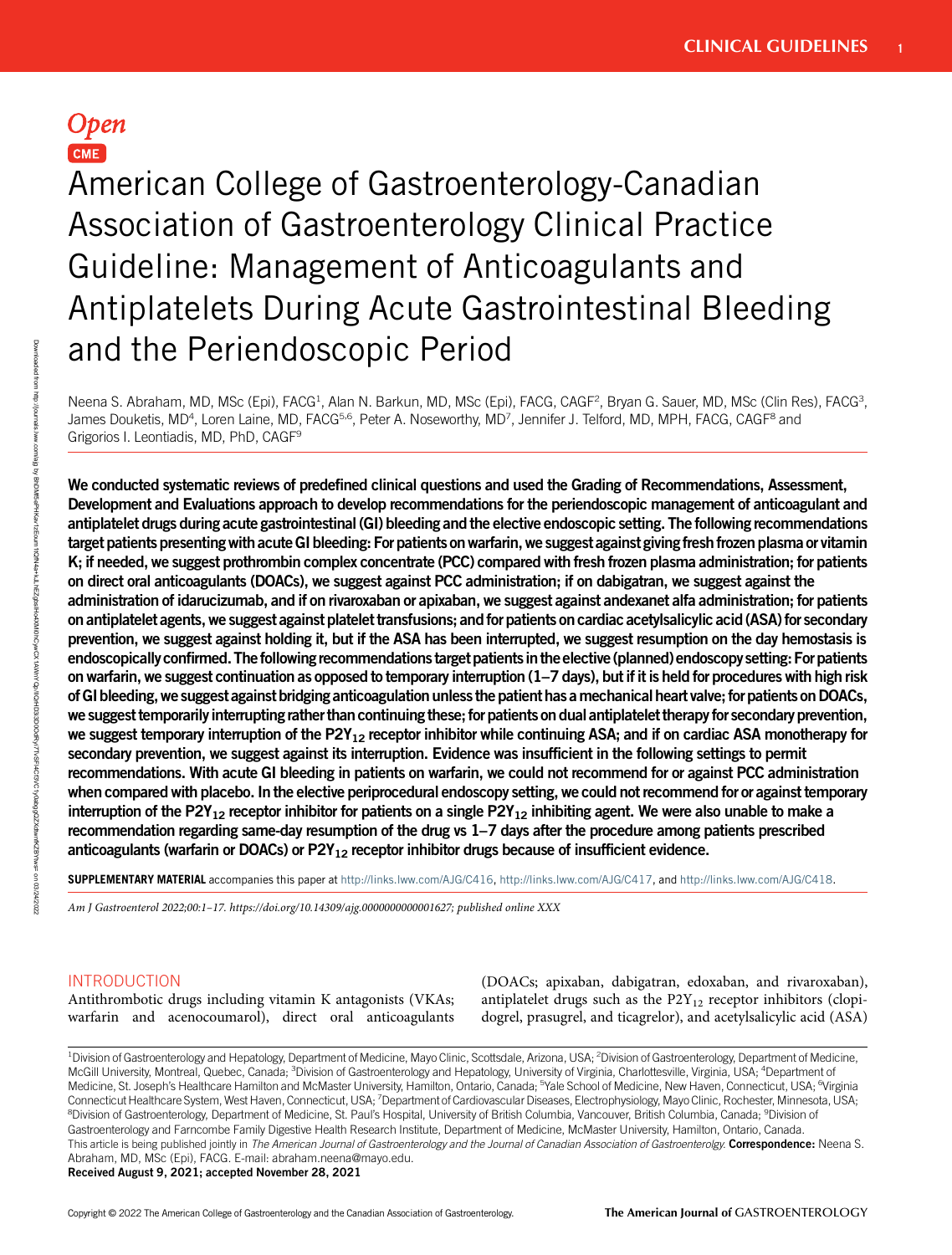are used in the management of patients with atrial fibrillation, ischemic heart disease, venous thromboembolism, and valvular heart disease. These drugs also increase the risk of gastrointestinal (GI) bleeding from luminal sources such as ulcers or diverticula and after endoscopic procedures (1–3). Standardized, evidencebased protocols are lacking to inform best practices before and after endoscopic procedures in urgent and elective settings. Furthermore, uncertainty regarding best practice recommendations and associated levels of evidence has led to significant variation in adherence to guideline-directed practices (4).

The American College of Gastroenterology (ACG) and the Canadian Association of Gastroenterology (CAG) convened an international, multisociety, and multidisciplinary working group to create a focused, pragmatic guideline after distillation of published literature to inform clinical practice in the periendoscopic period. In keeping with the Grading of Recommendations, Assessment, Development and Evaluations (GRADE) approach (5), the most pertinent clinical questions guided the systematic review of the literature, with the resulting rigorous methodological evaluation of the available published data informing recommendations. In this document, we propose an evidence-based approach to periprocedural antithrombotic drug management in common emergent and elective settings addressing clinical questions related to (i) temporary interruption of anticoagulant and antiplatelet drugs; (ii) reversal of anticoagulant and antiplatelet drugs; (iii) periprocedural heparin bridging; and (iv) postprocedural resumption of anticoagulant and antiplatelet drugs.

This document does not cover all possible clinical situations where multidisciplinary guidance may be necessary to manage periendoscopic antithrombotic therapy. Nor does it address the rapidly evolving menu of endoscopic approaches developed to minimize intraprocedural and postprocedural bleeding in situations such as removing large colonic polyps (6). Because of insufficient evidence, the panel could not recommend a best practice for all clinical questions. These clinical situations are identified as priorities for future research.

## METHODS

These guidelines are established to support clinical practice and suggest preferable approaches to a typical patient with a particular medical problem based on the currently available published literature. When exercising clinical judgment, particularly when treatments pose significant risks, healthcare providers should incorporate this guideline in addition to patient-specific medical comorbidities, health status, and preferences to arrive at a patientcentered care approach.

The methods for this guideline were agreed on *a priori* by the ACG and the CAG with the express intent to codevelop highquality multisociety guidelines that reduce duplication of effort and improve impact. The methods have followed the GRADE approach (5). The target population of this guideline is patients receiving anticoagulants or antiplatelet drugs who are (i) hospitalized or under observation with acute GI bleeding or (ii) undergoing inpatient or outpatient elective GI endoscopic procedures. The target audience for this guideline includes healthcare providers, public health policymakers, patients, and caregivers.

The guideline panel was led by 2 gastroenterology cochairs (N.S.A. and A.N.B.). It included 6 voting content experts—4 gastroenterologists (N.S.A., A.N.B., L.L., and J.T.), 1 cardiologist (P.A.N.), 1 thrombosis expert (J.D.), and 2 nonvoting gastroenterologists who served as the GRADE methodologists (G.I.L. and B.S.). No patients were included in the guideline process. The panel developed, prioritized, and finalized the clinical questions in Population, Intervention, Comparator, and Outcome (PICO) format through teleconferences before systematic literature reviews. The critical outcomes were 7-day further bleeding and 30-day thrombotic events for patients with acute GI bleeding and 30-day bleeding and 30-day thrombotic events after elective endoscopic procedures. The final PICO questions were shared with the leadership of the ACG Practice Parameters Committee and the CAG Clinical Affairs Committee.

The editorial office of the Cochrane Gut Group at McMaster University developed and ran searches in MEDLINE, EMBASE, and CENTRAL for randomized controlled trials (RCTs), controlled or uncontrolled observational studies, and systematic reviews of any study design published in the English language as full text (conference abstracts were not included) between January 1, 1995 (January 1, 1985, for some searches), and August 13, 2020. Full details of search strategies can be found in Supplementary Digital Content (see Appendix 1, [http://links.lww.com/AJG/](http://links.lww.com/AJG/C416) [C416](http://links.lww.com/AJG/C416)). Each identified abstract was screened for eligibility in duplicate by at least 2 of the 4 voting gastroenterologists. Potentially eligible studies were assessed as full-text articles by the GRADE methodologists or 1 of the 4 voting gastroenterologists. A GRADE methodologist verified data extraction. An evidence map was prepared for each PICO question. The panel reviewed the preliminary evidence map, proposed additional articles, and assisted in supplementary literature searches targeting broader populations when gaps in the evidence were identified. Where appropriate, more recent publications available after the formal literature search and evidentiary review are discussed for contextual information if deemed to provide critical additional contemporary insight.

The 2 GRADE methodologists prepared assessments of the risk of bias of each included study and developed complete evidence reports, including a summary of evidence tables (see Appendix 2, Supplementary Digital Content, [http://links.lww.com/](http://links.lww.com/AJG/C417) [AJG/C417\)](http://links.lww.com/AJG/C417). The certainty of the evidence for each PICO question was categorized as very low, low, moderate, or high depending on the assessment of (i) limitations in the design and execution of the studies, (ii) indirectness, (iii) inconsistency, (iv) imprecision, and (v) other considerations including publication bias, according to the GRADE approach (7,8). Manuscripts initially deemed potentially eligible but eventually excluded are listed in Supplementary Digital Content (see Appendix 3, [http://links.lww.com/](http://links.lww.com/AJG/C418) [AJG/C418\)](http://links.lww.com/AJG/C418) with reasons for exclusion. Each GRADE methodologist, in turn, prepared half of the evidence reports, whereas the other methodologist double-checked them, providing feedback until agreement was achieved. For each PICO, 3 versions of the wording of the potential recommendation were prepared a priori (in favor, against, or unable to recommend). The opinions of individual content experts were sought for specific issues. The evidence reports and risk of bias tables were shared with the whole panel on April 16, 2021, and discussed by email. The finalized document was shared before the voting videoconference meetings on May 8 and 15, 2021.

One cochair (A.N.B.) and 1 GRADE methodologist (G.I.L.) moderated the voting videoconference meetings. For each PICO, the GRADE methodologist presented a summary of the evidence, including the direction and magnitude of effect for desirable and undesirable outcomes and the certainty of the evidence. After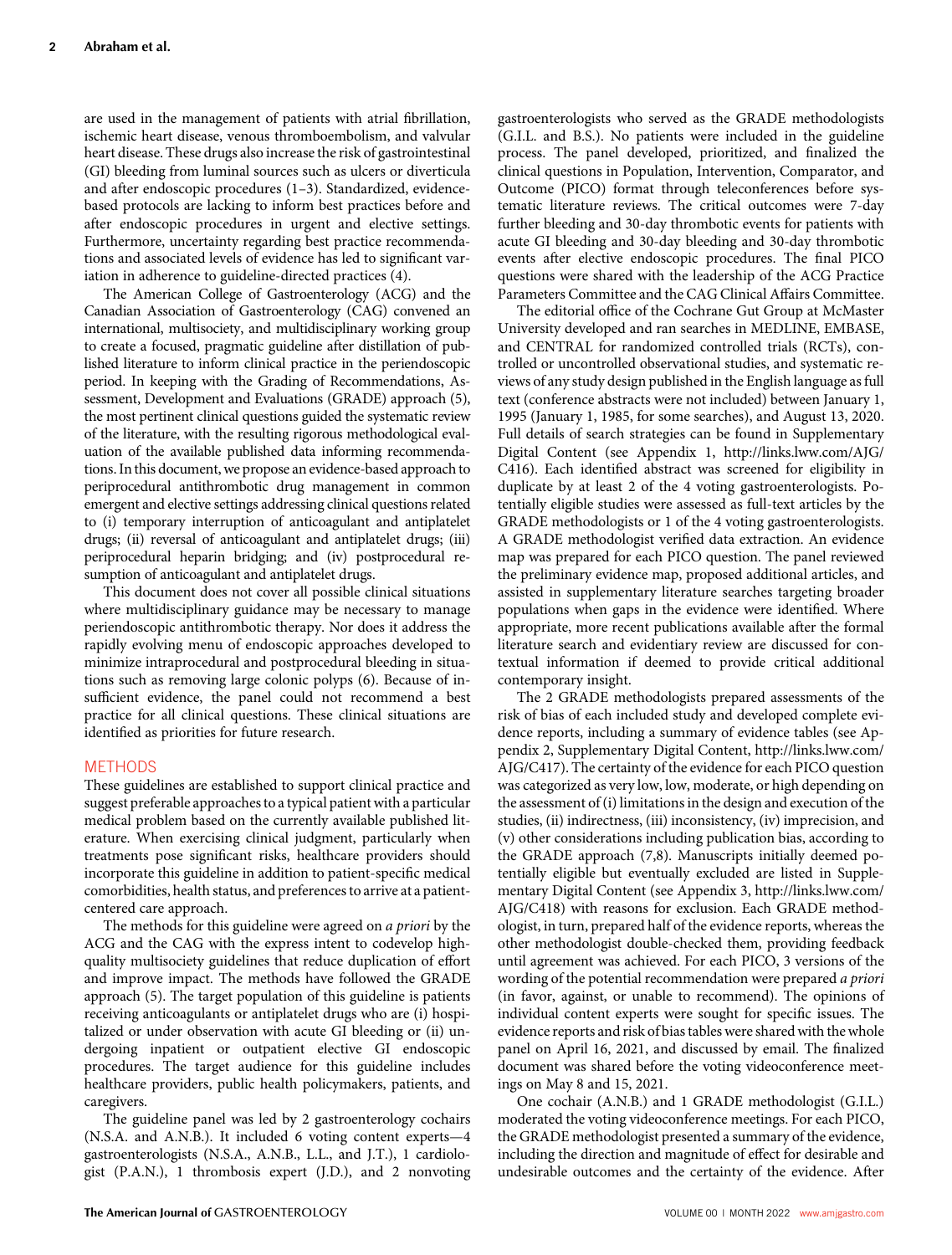## Table 1. Guideline statements, the strength of recommendation, and certainty of the evidence for the management of antithrombotic agents in the setting of acute GI bleed

#### Management of antithrombotic agents in the setting of acute GI bleed

#### Vitamin K antagonist reversal

1. For patients on warfarin who are hospitalized or under observation with acute GI bleeding, we suggest against FFP administration (conditional recommendation, very low certainty of evidence).

2. For patients on warfarin who are hospitalized or under observation with acute GIB, we could not reach a recommendation for or against PCC administration.

3. For patients on warfarin who are hospitalized or under observation with acute GIB, we suggest PCC administration compared with FFP administration (conditional recommendation, very low certainty of evidence).

4. For patients on warfarin who are hospitalized or under observation with acute GIB (upper and/or lower), we suggest against the use of vitamin K (conditional recommendation, very low certainty of evidence).

#### Direct thrombin inhibitor reversal (dabigatran)

5. For patients on dabigatran who are hospitalized or under observation with acute GIB, we suggest against the administration of idarucizumab (conditional recommendation, very low certainty of evidence).

#### Reversal of rivaroxaban/apixaban with andexanet alfa

6. For patients on rivaroxaban or apixaban who are hospitalized or under observation with acute GIB, we suggest against andexanet alfa administration (conditional recommendation, very low certainty of evidence).

#### Reversal of direct oral anticoagulant with PCC

7. For patients on DOACs who are hospitalized or under observation with acute GIB, we suggest against PCC administration (conditional recommendation, very low certainty of evidence).

#### Reversal of antiplatelet with platelet transfusion

8. For patients on antiplatelet agents who are hospitalized or under observation with acute GIB, we suggest against platelet transfusions (conditional recommendation, very low certainty of evidence).

#### Holding ASA vs continuing ASA

9. For patientswithGI bleeding on cardiac ASA for secondary prevention, we suggest against holding the ASA (conditional recommendation, very low certainty of evidence).

#### Resumption of ASA after endoscopic hemostasis

10. For patients with GI bleeding on ASA for secondary cardiovascular prevention whose ASA was held, we suggest the ASA be resumed on the day hemostasis is endoscopically confirmed (conditional recommendation, very low certainty of evidence).

ASA, acetylsalicylic acid; FFP, fresh frozen plasma; DOAC, direct oral anticoagulant; GI, gastrointestinal; GIB, GI bleeding; PCC, prothrombin complex concentrate.

which, the panel discussed results. All domains of the Evidenceto-Decision Framework (9), including the certainty of evidence on the balance between desirable and undesirable outcomes, evidence and assumptions about patient values and preferences, feasibility, acceptability, and resource use associated with alternative management options, were reviewed, agreed on, summarized, and tabulated in real time for the PICO question being assessed (7,9). Notes were taken with regards to qualifiers and

## Table 2. Guideline statements, the strength of recommendation, and certainty of the evidence for the management of antithrombotic agents in the elective endoscopy setting

#### Management of antithrombotic agents in the elective endoscopy setting

#### Anticoagulant interruption vs continuation

11. For patients on warfarin undergoing elective/planned endoscopic GI procedures, we suggest warfarin be continued, as opposed to temporarily interrupted (1–7 d) (conditional recommendation, very low certainty of evidence).

12. For patients on warfarin, who hold warfarin in the periprocedural period for elective/planned endoscopic GI procedures, we suggest against bridging anticoagulation (conditional recommendation, low certainty of evidence).

13. For patients on DOACs who are undergoing elective/planned endoscopic GI procedures, we suggest temporarily interrupting DOACs rather than continuing DOACs (conditional recommendation, very low certainty of evidence).

#### Antiplatelet interruption vs continuation

14a. For patients on dual antiplatelet therapy for secondary prevention who are undergoing elective endoscopic GI procedures, we suggest temporary interruption of the  $P2Y_{12}$  receptor inhibitor while continuing ASA (conditional recommendation, very low certainty of evidence).

14b. For patients on single antiplatelet therapy with a  $P2Y_{12}$  receptor inhibitor who are undergoing elective endoscopic GI procedures, we could not reach a recommendation for or against temporary interruption of the  $P2Y_{12}$  receptor inhibitor.

15. For patients on ASA 81–325 mg/d (i.e., cardiac ASA monotherapy) for secondary prevention, we suggest against interruption of ASA (conditional recommendation, very low certainty of evidence).

#### Timing of anticoagulant resumption after endoscopy

16. In patients who are undergoing elective endoscopic GI procedures whose warfarin was interrupted, we could not reach a recommendation for or against resuming warfarin the same day vs 1–7 d after the procedure.

17. In patients who are undergoing elective endoscopic GI procedures whose DOAC was interrupted, we could not reach a recommendation for or against resuming the DOAC on the same day of the procedure vs 1–7 d after the procedure.

## Timing of P2Y $_{12}$  inhibitor resumption after endoscopy

18. In patients who are undergoing elective endoscopic GI procedures whose  $P2Y_{12}$  inhibitor was interrupted, we could not reach a recommendation for or against resuming P2Y<sub>12</sub> inhibitor on the same day of the procedure vs 1–7 d after the procedure.

ASA, acetylsalicylic acid; DOAC, direct oral anticoagulant; GI, gastrointestinal.

dissenting opinions. The 6 voting panel members then voted on the direction of the recommendation (in favor vs against) for that PICO question with its corresponding wording. The predetermined threshold vote for consensus was 75% (i.e., 5 of 6 panel members). If consensus was not reached, the topic was further discussed, and reasons for disagreement were sought, with the panel voting for a second time. If the 75% threshold could still not be reached, the conclusion that "we could not reach a recommendation for or against" the intervention was assigned to that PICO question.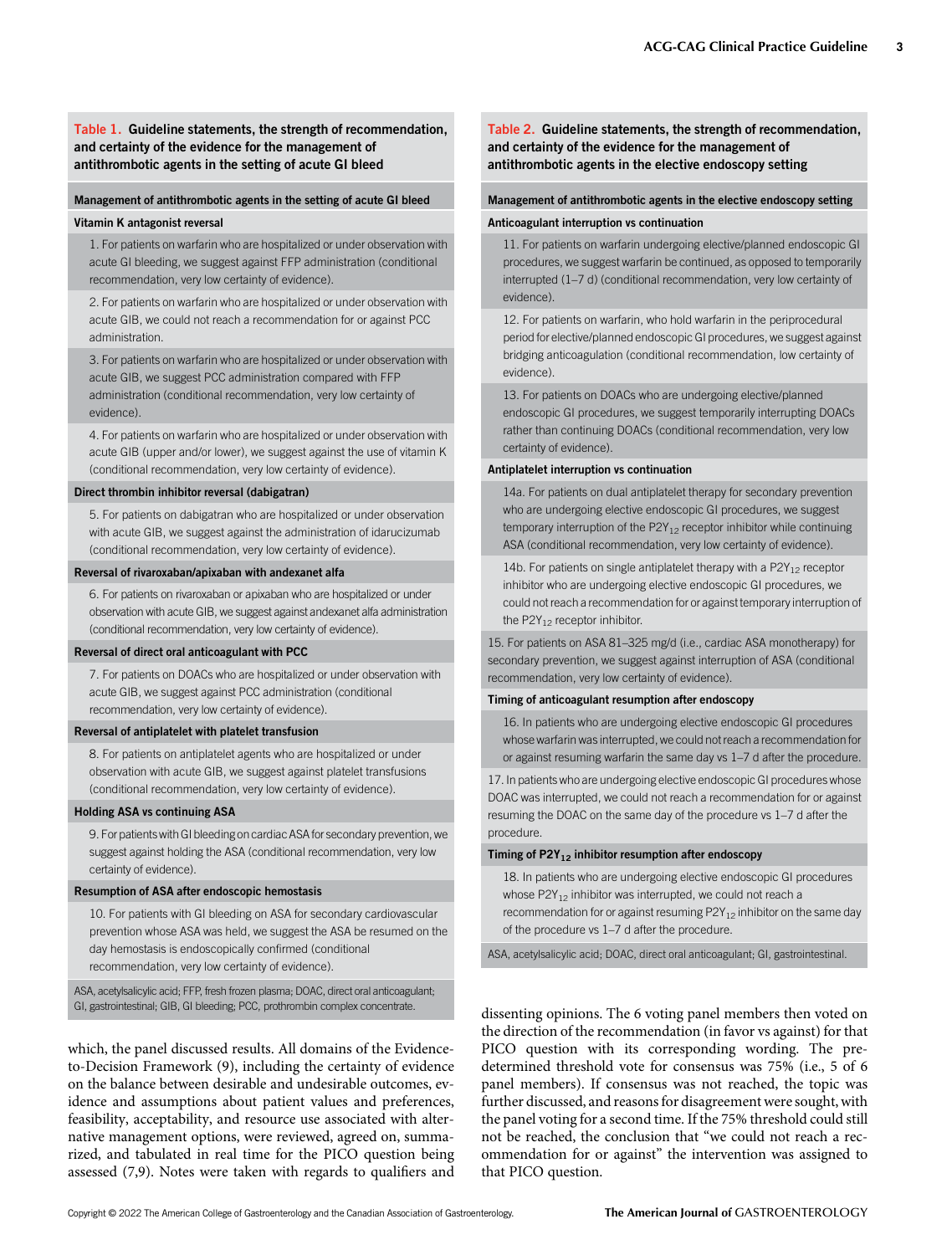If the 75% threshold was reached, provided the certainty of the evidence was moderate or high, panel members intended to discuss and vote on the strength of recommendation (strong vs conditional). If 75% of the members voted for strong, the recommendation would begin with "we recommend that …." Strong recommendations imply that most informed patients would choose the recommended course of action, and clinicians should provide it to most patients (7). If less than 75% of the members voted for strong, the recommendation would be considered conditional and beganwith the words"we suggest that…."Conditional recommendations indicate that most individuals in this situation would want the suggested course of action. Still, others would not, and clinicians should help each patient make decisions consistent with their risks, values, and preferences, ideally using decision aids. Recommendations with low or very low certainty of evidence were designated as conditional by default (without voting on the strength), although such recommendations could have still been considered as strong if they had fulfilled criteria for 1 of the 4 "paradigmatic situations" (10). A search of contemporary studies and recent systematic reviews was also performed and detailed in the evidence profile to inform the panel deliberations concerning the preferences of providers and patients for a cardiovascular event vs a GI bleeding event (see Appendix 2, Supplementary Digital Content,<http://links.lww.com/AJG/C417> pages 3–6).

Each voting panel member, including the 2 cochairs, prepared a draft for designated sections after the voting videoconference meeting. The 2 cochairs subsequently edited and merged these into a single manuscript. The final version was reviewed and approved unanimously. The final manuscript was peer-reviewed by the ACG Practice Parameters Committee, CAG Clinical Affairs Committee, the ACG Board of Trustees, the CAG chair of Clinical Practice, the CAG vice president for Clinical Affairs, the CAG Board of Directors, and the CAG membership at large (to whom the document was made available for 2 weeks). For each PICO question, the evidence table that summarizes the data and the grading of that evidence is in Supplementary Digital Content (see Appendix 2, [http://links.lww.com/AJG/C417\)](http://links.lww.com/AJG/C417). A complete list of guideline statements, the strength of recommendation, and the certainty of the evidence is found in Tables 1 and 2.

## GUIDELINE STATEMENTS

## Management of antithrombotic agents in the setting of acute GI bleeding

The first 10 guideline statements address the management of antithrombotic agents in the setting of acute GI bleeding. Acute GI bleeding is defined as patients hospitalized or under observation with acute overt GI bleeding (upper and/or lower) manifesting as melena, hematochezia, or hematemesis. Life-threatening hemorrhage is defined as major clinically overt or apparent bleeding, resulting in hypovolemic shock or severe hypotension requiring pressors or surgery; or associated with a decrease in hemoglobin of  $>5$  g/dL, or requiring transfusion of  $\geq$  5 units of packed red blood cells, or causing death (11).

## VKA reversal.

Summary of evidence. For this recommendation, no eligible studies specifically addressing patients with GI bleeding were identified by literature searches. The observational studies identified were cohort studies without a comparator arm, or the study did not report separate results for clinical outcomes in patients with GI bleeding. It is thus not possible to infer with any certainty whether administering FFP can benefit, harm, or make no difference in these patients compared with no reversal.

Pertinent studies included a small cohort of 41 warfarintreated patients requiring rapid reversal (12), with 12 receiving FFP, 29 receiving clotting factor concentrates, and all receiving vitamin K 1–5 mg intravenously. No clinical outcomes were measured, but in the 12 patients given FFP, the international normalized ratio (INR) did not normalize (range 1.6–3.8, mean 2.3), indicating an ongoing anticoagulated state in all patients. In a case-control study of 267 patients with major bleeding prescribed VKA for venous thromboembolism, 78 patients had GI bleeding, but no results were reported for the GI bleeding outcomes (13). In a multivariable analysis that failed to adjust sufficiently for confounding, FFP use was associated with a higher risk of thrombotic events (OR: 4.22; 95% CI: 1.25–14.3) (13).

Three additional RCTs which lacked the comparator of interest (i.e., placebo) provide cohort-type data that further inform this recommendation. Sarode et al. randomized 202 patients on a VKA with an INR  $\geq$  2.0 and major bleeding to FFP  $(n = 104)$  vs 4-factor prothrombin complex concentrate (PCC), while both arms received vitamin K (5–10 mg intravenously). In the FFP arm, 58 patients had GI bleeding with excellent or good hemostatic efficacy achieved in 75.9% (14). Additional outcome measures were reported only for all-cause bleeding and included thrombotic events in 7 of 109, mortality in 6 of 103, rapid INR reduction in 10 of 109, and fluid overload after 10–45 days in 14 of 109. Smaller RCTs by Steiner et al.  $(15)$  (N = 50, 23 in the FFP arm) and Boulis et al. (16) ( $N = 13$ , 8 in the FFP arm) assessed patients with intracranial hemorrhage, reporting thromboembolic events in 2 of 23 and 1 of 8 patients, respectively, and an  $INR \leq 2$  within 3 hours of treatment in 2 of 23 patients; significant complications from fluid overload were noted in 5 of 8 patients.

**Conclusions.** Although there is biological plausibility of FFP administration to reverse VKA in patients with GI bleeding, there exists only very low certainty evidence, given serious concerns of risk of bias, imprecision, and indirectness. The panel also considered the low cost of FFP, relevant patient utilities, and the potential increased risk of transmission of infectious agents with FFP administration. The panel suggested that FFP should not be used routinely but could be considered for patients with a lifethreatening GI bleed or a supratherapeutic INR substantially exceeding the therapeutic range. Its use could also be considered in those for whom massive blood transfusion is undesirable because of its effect on coagulopathy or dilution of blood components when PCC is unavailable (see below).

#### 2. For patients on warfarin who are hospitalized or under observation with acute GI bleeding, we could not reach a recommendation for or against prothrombin complex concentrate administration.

<sup>1.</sup> For patients on warfarin who are hospitalized or under observation with acute GI bleeding, we suggest against fresh frozen plasma (FFP) administration (conditional recommendation, very low certainty of evidence).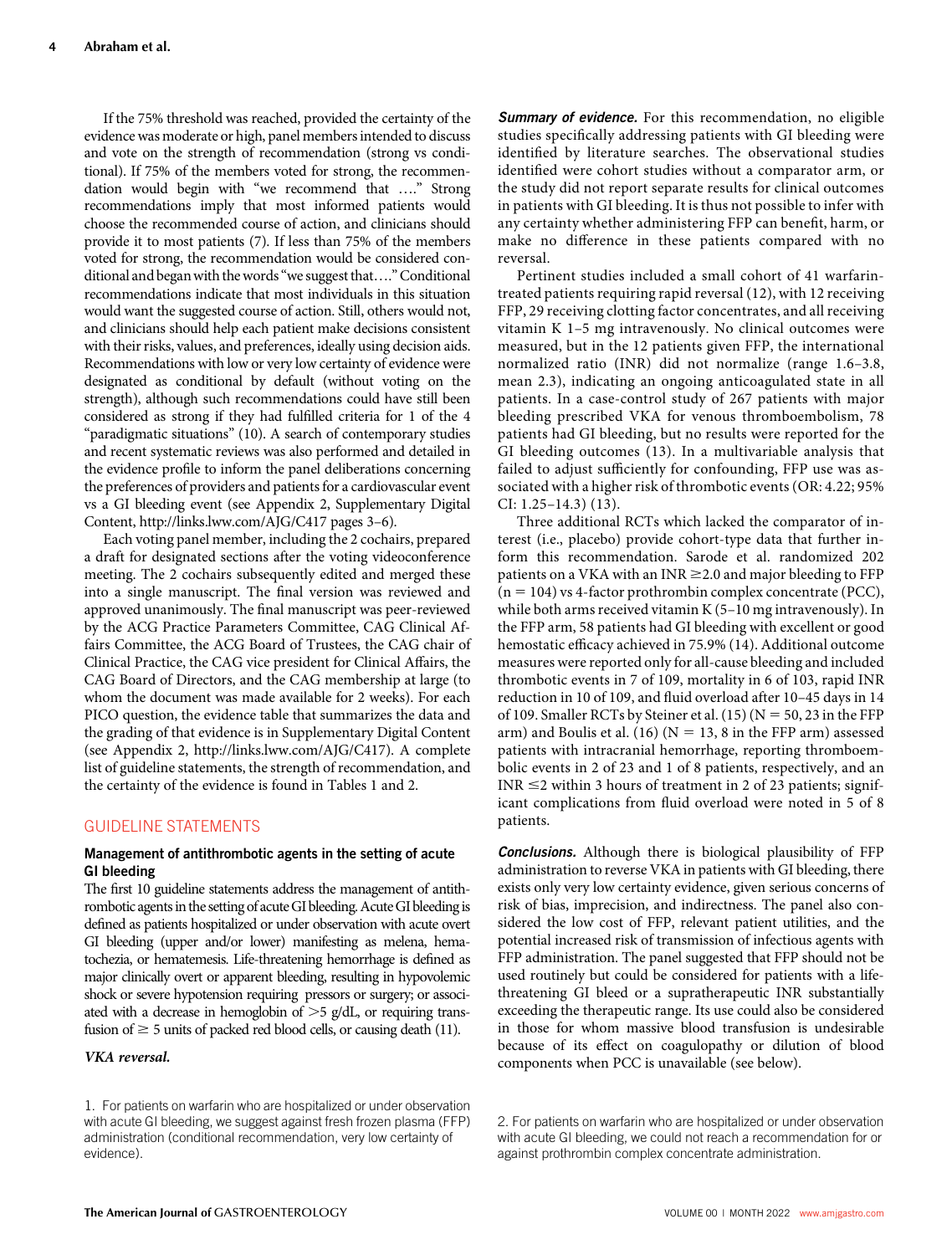**Summary of evidence.** The panel made an *a priori* decision to consider 3-factor PCC and 4-factor PCC equivalent for the intervention (PCC for reversal of warfarin and other VKAs). No eligible studies were identified exclusively in patients with GI bleeding. A backward (snowballing) citation search of previous guidelines was used to identify supporting evidence, including noncomparative cohort data derived from the PCC arms of 2 RCTs that compared PCC vs FFP (14,15). We also considered a cohort study of GI patients, which provided clinical outcomes and results on the indirect outcome of INR reversal (17). This study was regarded as noncomparative data with the inclusion of the PCC group only.

From 7 studies, there were 223 patients on warfarin, all experiencing major bleeding and treated with PCC (14,15,17–21). Of these, 38.6% had GI bleeding. All patients received 4-factor PCC at various doses, with vitamin K administered to most patients. Further bleeding was observed in 25.5%, with a 7.2% incidence of thrombotic events and 30-day mortality of 7.0% (14,15,17–21). One study estimated transfusion-related events (fluid overload) of 4.9% within 7 days of PCC use (14). All studies demonstrated consistently rapid INR reduction of a large magnitude. Given the pharmacodynamics of warfarin treatment, it was implausible that this dramatic INR change could have occurred because of bias, confounding, or chance.

Studies were downrated for serious or very serious risk of bias (no comparator cohorts), indirectness of the outcome ("hemostatic efficacy" or active bleeding visualized at the time of endoscopy), and the concomitant use of vitamin K. The small number of events contributed to serious imprecision. Only a small proportion of the patients had GI bleeds, although the type of bleed would not have influenced the effect of PCC on the INR. Finally, the speed of INR correction is a surrogate outcome, not a clinical outcome.

**Conclusions.** There is insufficient evidence to judge the balance between desirable and undesirable effects with PCC administration; thus, the panel was unable to issue a recommendation. The guideline panel implicitly considered evidence from the comparison of PCC with FFP for warfarin reversal that did reveal a favorable profile for PCC use and benefit in studies using the surrogate endpoint of INR correction. PCC is not necessary for most patients on warfarin with a GI bleed. PCC administration could be considered in patients with a lifethreatening GI bleed, those with a supratherapeutic INR substantially exceeding the therapeutic range, or in patients in whom massive blood transfusion is undesirable because of its effect on coagulopathy or dilution of blood components.

Summary of evidence. We identified 2 randomized trials (14,15) and 1 cohort study (17) comparing PCC with FFP in patients on warfarin with bleeding. The 2 studies that included patients with GI bleeding reported inconsistent results (14,17). The RCT by Sarode et al. (14) did not find a difference in further bleeding among patients with acute GI bleeding with PCC (25.4%) compared with FFP (24.1%) (relative risk [RR] 1.05, 95% CI: 0.55–2.00). However, the study's definition of successful hemostasis allowed for up to 2 additional units of blood products after receiving FFP or PCC. It did not report whether this cointervention differed between the 2 groups. Furthermore, a higher proportion of patients in the FFP arm received vitamin K, including intravenously.

A prospective cohort study of patients with acute upper GI bleeding who received intravenous vitamin K and either FFP or PCC found that the absolute risk of further bleeding was numerically lower in the PCC arm with zero of 20 patients diagnosed with bleeding compared with 7 of 20 patients (35%) in the FFP arm but without statistical significance (RR 0.07, 95% CI: 0–1.09) (17). An additional 3 patients in the FFP arm developed recurrent bleeding, but it was unclear whether these 3 patients were independent of the 7 patients already attributed. Regardless, their inclusion would not change the direction of the effect nor certainty of evidence.

The risk of thromboembolic events in patients on warfarin randomized to receive either FFP or PCC was evaluated in 2 studies. In 1 study, the bleeding site was intracranial, whereas in the second study, the bleeding site varied and included GI bleeding in some patients (14,15). Combining results from both studies, although not significant, the absolute risk of thromboembolic events was numerically higher in the PCC arm (RR =  $1.60$ , 95% CI: 0.70–3.62), whereas the 30-day mortality ( $RR = 0.64$ , 95% CI: 0.17–2.49) and transfusionrelated adverse events (1 transfusion-related anaphylaxis in the FFP group) (14) were numerically lower in the PCC arm. Both studies demonstrated a more rapid INR reduction in patients receiving PCC than FFP ( $RR = 6.99$ ,  $95\%$  CI: 3.61–13.53). The heterogeneous study populations, variability in outcome definition and timing of assessment, and the wide confidence intervals for clinical outcomes led to a very low certainty of evidence.

**Conclusions.** The effect of PCC compared with FFP on further GI bleeding in patients on warfarin is unknown; however, the more rapid and reliable correction of the INR provides for a biological rationale supporting the efficacy of PCCs. Although there was a very low certainty of evidence, the panel determined that the anticipated desirable effects of PCC compared with FFP were greater than the undesirable effects in patients with acute GI bleeding. The panel concluded that although most patients with acute GI bleeding on warfarin would not require PCC administration, PCC use could be considered in patients with a life-threatening GI bleed, in those with a supratherapeutic INR substantially exceeding the therapeutic range, or those in whom massive blood transfusion is undesirable because of its effect on coagulopathy or dilution of blood components.

4. For patients on warfarin who are hospitalized or under observation with acute GI bleeding, we suggest against the use of vitamin K (conditional recommendation, very low certainty of evidence).

Summary of evidence. In patients receiving a VKA such as warfarin, low-dose oral vitamin K 1–2 mg can be used when there is an elevated INR (typically an INR  $\geq$ 10) to restore therapeuticlevel anticoagulation (i.e., INR 2.0–3.0) (22). In the setting of clinically significant GI bleeding requiring therapeutic intervention, vitamin K 2–5 mg (oral or intravenous)

<sup>3.</sup> For patients on warfarin who are hospitalized or under observation with acute GI bleeding, we suggest prothrombin complex concentrate administration compared with FFP administration (conditional recommendation, very low certainty of evidence).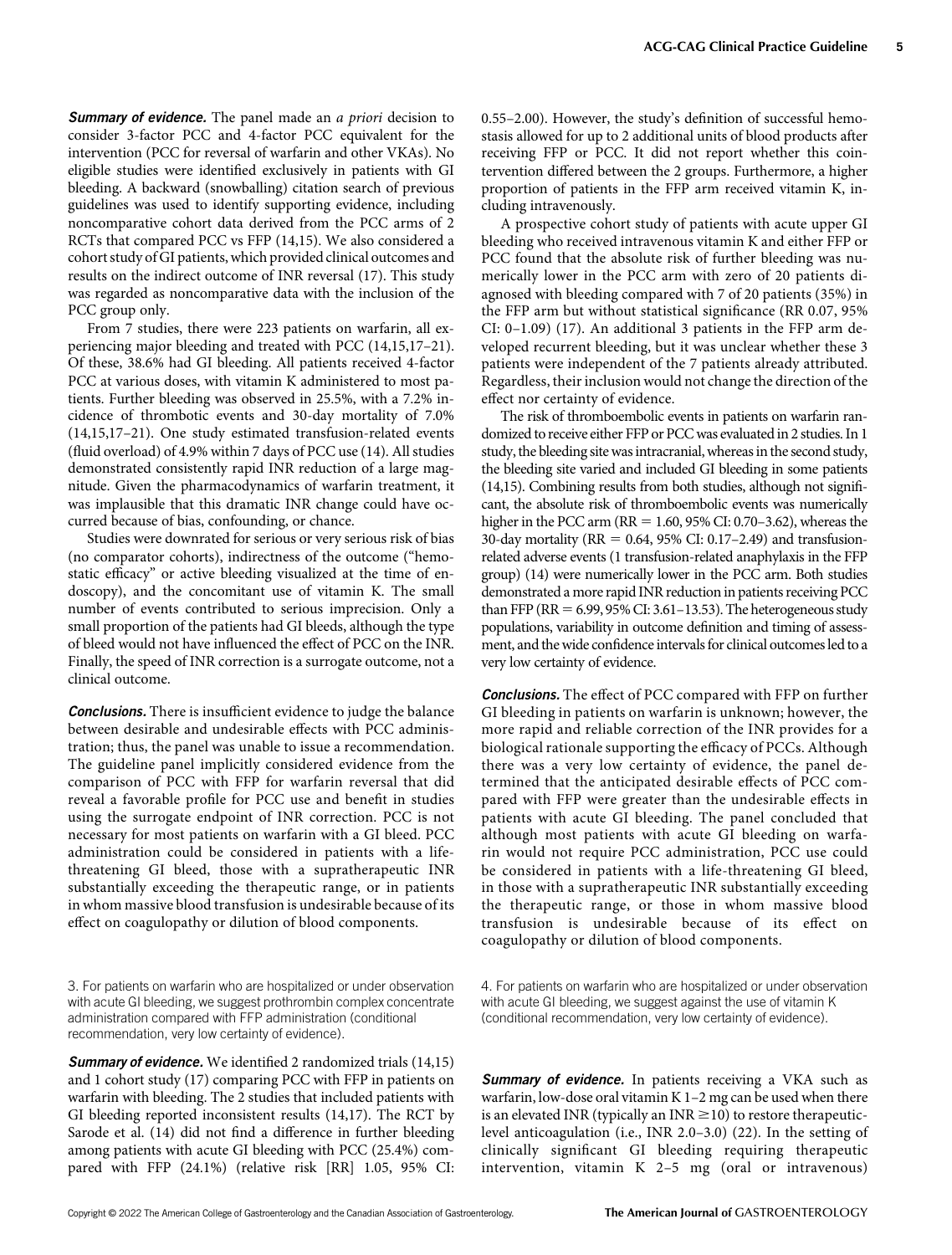reverses anticoagulant effect (to INR  $\leq$ 1.3) in 24–48 hours. Vitamin K use does not achieve rapid hemostasis in patients with acute bleeding (22). Consequently, the clinical value of vitamin K is limited in most patients with acute GI bleeding, especially if the bleed is self-limiting, treatable through direct endoscopic hemostatic intervention, or if the INR is mildly elevated (e.g., INR 1.5–2.5). Vitamin K can be administered in patients with a supratherapeutic INR if the intent is to reverse the effect of a VKA over an extended period (i.e., 2–4 weeks) or if the objective is to stop the VKA altogether. This decision should be undertaken in consultation with hematologists, cardiologists, or other clinicians involved in patients' anticoagulant management.

No prospective studies have assessed whether giving vitamin K in VKA-treated patients with acute bleeding affects clinically meaningful outcomes. In a meta-analysis involving nonbleeding patients on a VKA with a supratherapeutic INR, administration of vitamin K was associated with small, nonsignificant increases in mortality ( $RR = 1.24$ ; 95% CI: 0.62–2.47) and thrombotic events (RR = 1.29; 95% CI: 0.35–4.78) (23). One retrospective case-control study involving patients with VKA-associated bleeding (from both GI and non-GI sites) found vitamin K administration was associated with a significant decrease in mortality (adjusted OR =  $0.47$ ; 95% CI: 0.24–0.92). However, this study had significant methodological limitations, including cointerventions that confounded an association between vitamin K administration and clinical outcomes (13).

**Conclusions.** Overall, there is no clinical evidence that vitamin K administration in VKA-treated patients with acute GI bleeding prevents further bleeding or improves mortality or other clinically meaningful outcomes. Moreover, evidence is very weak that giving or not giving vitamin K will affect the risk of thromboembolism, such as stroke or venous thrombosis, presumed to be because of normalization of the INR.

## Direct thrombin inhibitor reversal.

5. For patients on dabigatran who are hospitalized or under observation with acute GI bleeding, we suggest against the administration of idarucizumab (conditional recommendation, very low certainty of evidence).

**Summary of evidence.** The available evidence addressing this recommendation included 1 cohort study that compared idarucizumab with no treatment and 2 additional cohort studies without a comparator. Singh et al. (24) performed a retrospective cohort study in the United States that included patients hospitalized for dabigatran-associated major nontraumatic GI bleeding or intracranial bleeding. Among those with GI bleeding (159 who received idarucizumab vs 1124 who did not), nonsignificant differences in mortality (OR: 1.39, 95% CI: 0.51–3.45) and venous thromboembolism (OR: 0.35, 95% CI: 0.08–1.58) were observed. In the Reversal Effects of Idarucizumab on Active Dabigatran study (25,26), Pollack et al. examined patients on dabigatran with multiple causes of acute bleeding, including GI (45.5%) and other patients on dabigatran about to undergo an urgent surgery or procedure. The reversal of dabigatran anticoagulant effect (before and up to 24 hours after the administration of idarucizumab) was assessed by dabigatranspecific coagulation function tests (dilute thrombin time or ecarin

clotting time), and the reduction in the concentration of unbound dabigatran, both indirect measures of the outcome of interest. In a subgroup analysis of 137 patients with GI bleeding (27), Van der Wall et al. reported 30-day mortality and thrombotic event rates of 11.1% and 3.6%, respectively, among patients receiving idarucizumab.

**Conclusions.** Given the limited evidence of benefit and the high cost of idarucizumab, the panel felt it could not recommend routine use of idarucizumab for patients with GI bleeding who have taken dabigatran. However, selective use may be appropriate in patients with a life-threatening GI bleed who have taken dabigatran within the past 24 hours.

## Reversal of rivaroxaban or apixaban with andexanet alfa.

6. For patients on rivaroxaban or apixaban who are hospitalized or under observation with acute GI bleeding, we suggest against andexanet alfa administration (conditional recommendation, very low certainty of evidence).

Summary of evidence. Andexanet alfa, or "coagulation factor Xa (recombinant) inactivated-zhzo," is a modified recombinant human factor Xa decoy protein that binds and sequesters apixaban and rivaroxaban. It also binds and inhibits tissue factor pathway inhibitor and has an elimination half-life of 5 hours (28). In clinical trials, andexanet alfa decreased apixaban activity by 94% and rivaroxaban activity by 92%. It restored thrombin generation in 100% of patients within 2–5 minutes.

A prospective, single-group cohort of 352 patients with major bleeding within 18 hours of factor Xa inhibitor administration (rivaroxaban n = 128, apixaban n = 194, enoxaparin n = 20, or edoxaban  $n = 10$ ) examined outcomes after giving andexanet alfa. A subgroup (90 patients) suffered an episode of GI bleeding with all contributing to the "safety group," whereas 62 contributed to the "efficacy group" (those with a baseline anti-Xa activity of at least 75 ng/mL and confirmed major bleeding) (29). Overall, the surrogate marker of median anti-F Xa activity decreased from 149.7 to 11.1 ng/mL (92% reduction; 95% CI: 91-93) in the apixaban group and from 211.8 to 14.2 ng/mL (92% reduction; 95% CI: 88–94) in the rivaroxaban group.

Among the 62 patients with GI bleeding, excellent or good hemostatic efficacy was noted 12 hours after the andexanet alfainfusion in 85% (95% CI: 76–94), although the clinical applicability of the chosen criteria may not reflect contemporary clinical standards in GI bleeding. In addition, methodological limitations included the absence of an intention-to-treat analysis, possible confounding covariates, and insufficient reporting of resuscitative, endoscopic, and pharmacological management. Surprisingly, there was no significant relationship between hemostatic efficacy and a reduction in anti-FXa activity during andexanet alfa treatment. Adverse events were reported only at the whole group level and included thrombotic events and mortality within 30 days in 9.7% of 352 patients and 13.9%, respectively. Infusion-related events at 7 days were noted in 2 patients but not in the 90 patients with GI bleeding.

Conclusions. The only published study presents a serious risk of bias because it lacks a control group. Indirectness of the outcomes is also a significant concern because data on patients with GI bleeding are limited, with missing information concerning specific management. Additional methodological limitations include very serious imprecision as event rates are low and the use of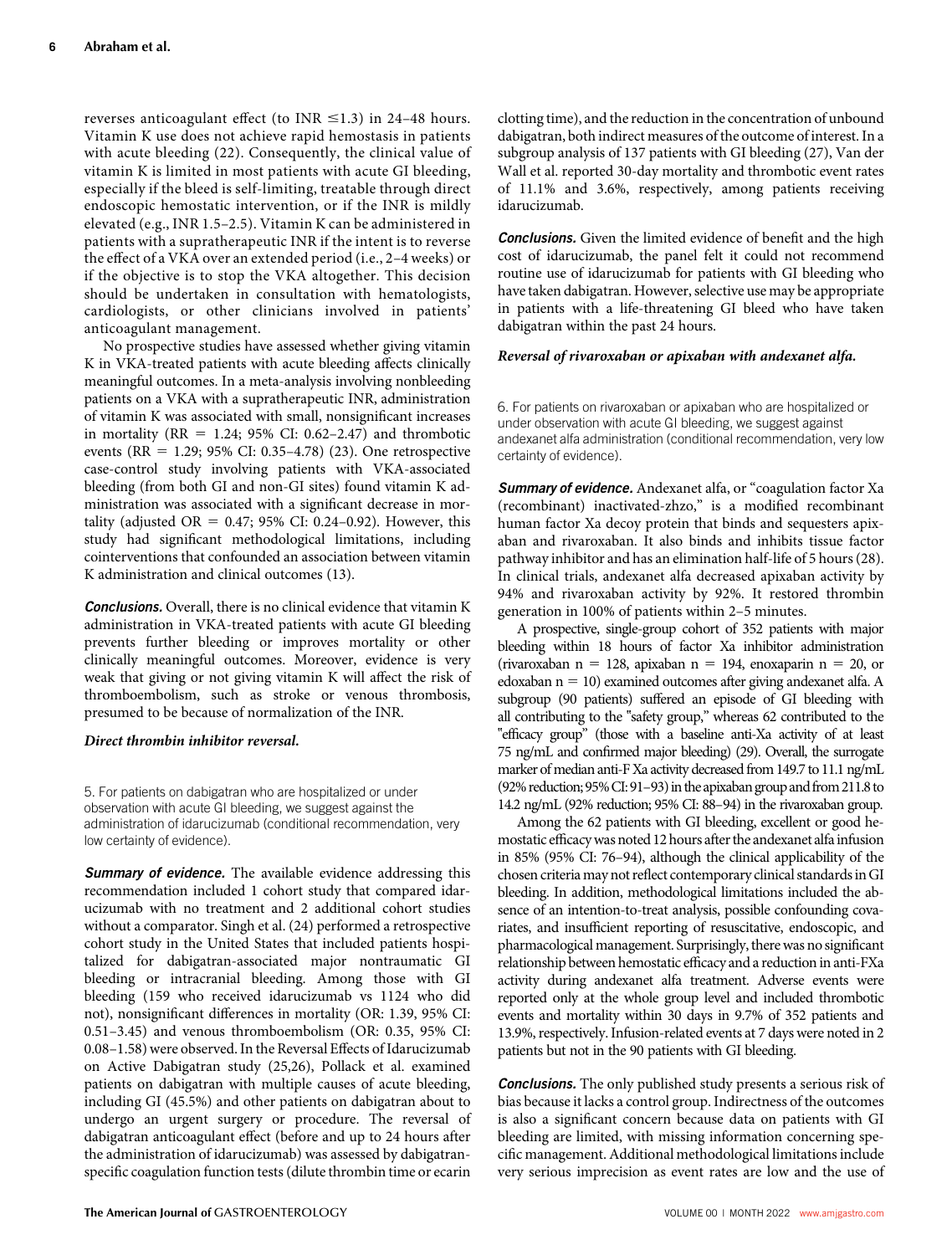surrogate laboratory rather than clinical outcomes. Notably, the cost of using the drug is high (up to \$49,500 at high-dose regimen, with the low-dose regimen costing half as much) (30). Accordingly, the panel could not recommend the routine use of andexanet alfa in patients with GI bleeding. This intervention could be considered in the setting of life-threatening GI bleeding in hospitalized patients who have taken apixaban or rivaroxaban within the past 24 hours.

## Reversal of DOACs with PCC.

7. For patients on direct oral anticoagulants who are hospitalized or under observation with acute GI bleeding, we suggest against prothrombin complex concentrate administration (conditional recommendation, very low certainty of evidence).

Summary of evidence. The literature search identified only 2 cohort studies with comparator arms (no PCC) (31,32), both of which have limitations. Schulman et al. (31) examined the reversal of dabigatran-associated major bleeding with activated prothrombin concentrate in a small prospective cohort study  $(N = 14)$ . Among the 5 patients with GI bleeding compared with matched patients  $(N = 28)$  from 5 Phase III trials, the "effectiveness" rating was assessed at 24 hours by the treating physicians for GI bleeding. The effectiveness was considered good in 4 patients and moderate in 1, which was not statistically different from the comparator group. Smythe et al. (32) reported that among 28 patients with GI bleeding on dabigatran, 2 received 4-factor PCC, and both (100%) died within 30 days. However, the mortality results were not adjusted for confounding, and the comparator group's death rate is unknown. Several systematic reviews (33–35) have reported mainly on low-quality, single-arm cohort studies.

**Conclusions.** Given the uncertainty of the available evidence, the panel felt they could not recommend routine use of PCC for patients with GI bleeding who have taken DOACs. However, selective use may be clinically justifiable in some patients who have taken DOACs within the past 24 hours with a lifethreatening GI bleed.

### Reversal of antiplatelet with platelet transfusion

8. For patients on antiplatelet agents who are hospitalized or under observation with acute GI bleeding, we suggest against platelet transfusions (conditional recommendation, very low certainty of evidence).

**Summary of evidence.** ASA and the thienopyridine  $P2Y_{12}$  receptor inhibitors clopidogrel and prasugrel irreversibly block platelet function for the 7–10-day life span of platelets, whereas ticagrelor is a reversible nonthienopyridine  $P2Y_{12}$  receptor inhibitor (a cyclopentyltriazolopyrimidine) that impairs platelet function for 3–5 days. For this guideline, we refer most frequently to thienopyridine antiplatelet agents in discussing  $P2Y_{12}$  receptor inhibitors because the evidence reviewed examined clopidogrel or prasugrel. However, themechanism of action of the nonthienopyridine  $P2Y_{12}$  receptor inhibitor, ticagrelor, is similar, permitting reasonable extrapolation of results. Previous guidelines have suggested platelet administration as a therapeutic option in patients on antiplatelet agents

with severe GI bleeding (36,37). However, the possibility of thrombotic events with an infusion of functional platelets in patients taking antiplatelet drugs, who are at higher cardiovascular risk, along with potential risks related to the transfusion of blood products, also needs to be considered.

A single fully published study directly relevant to this PICO was identified: a cohort study in patients without thrombocytopenia taking antiplatelet agents and admitted with GI bleeding. This study compared 204 patients who received platelet transfusion with a matched control group of 204 patients who did not. Adjusted analyses revealed a significant increase in mortality  $(OR = 5.57, 95\% \text{ CI: } 1.52-27.1)$  and small, nonsignificant increases with platelet transfusion vs no transfusion in further bleeding (OR =  $1.47$ , 95% CI: 0.73–3.05) and thrombotic events  $(OR = 1.35, 95\% CI: 0.74-2.49)$  (36).

Studies of platelet transfusion in patients for indications other than GI bleeding provide additional indirect evidence. An RCT of 190 patients with intracerebral hemorrhage reported an increase in the primary endpoint of death or dependence (because of significant neurological deficit) with platelet transfusion vs standard care (adjusted  $OR = 2.05$ , 95% CI: 1.18–3.56), as well as a small, nonsignificant increase in mortality ( $RR = 1.38$ ,  $95\%$  CI: 0.78–2.44) and a large, nonsignificant increase in thrombotic events (RR = 3.84, 0.44–33.68) with platelet transfusion (38). A retrospective analysis of data from double-blind placebocontrolled RCTs of patients undergoing coronary artery bypass graft surgery reported higher mortality with platelet transfusion on multivariable analysis with propensity scoring ( $OR = 4.76$ , 95% CI: 1.65–13.73) (39).

**Conclusions.** Given a possible mortality increase in patients with GI bleed and other medical conditions, and the lack of benefit in decreasing further bleeding in patients with GI bleeding, the panel suggests against platelet transfusion in patients with antiplatelet-related GI bleeding who are not thrombocytopenic.

## Holding ASA vs continuing ASA.

9. For patients with GI bleeding on cardiac ASA for secondary cardiovascular prevention, we suggest against holding the ASA (conditional recommendation, very low certainty of evidence). 10. For patients with GI bleeding on ASA for secondary cardiovascular prevention whose ASA was interrupted, we suggest the ASA be resumed on the day hemostasis is endoscopically confirmed (conditional recommendation, very low certainty of evidence).

**Summary of evidence.** Current recommendations suggest that patients with upper GI bleed undergo endoscopy within 24 hours, and in those with a lower GI bleed, diagnostic testing be performed within  $\sim$ 24–36 hours (40–42). In addition, hemostasis generally occurs before endoscopy or, in the minority with active bleeding identified endoscopically, at the time of endoscopy after hemostatic therapy is applied. ASA's pharmacodynamic effect occurs through irreversible inhibition of platelet cyclooxygenase-1, which mediates thromboxane synthesis. After ASA ingestion, thromboxane synthesis normalizes by 7–10 days, although in vitro studies suggest 70% of arachidonic acid–mediated platelet function may normalize by 3 days after ASA ingestion (43,44). Therefore, interruption of ASA in patients presenting with GI bleeding will have little impact on the initial clinical course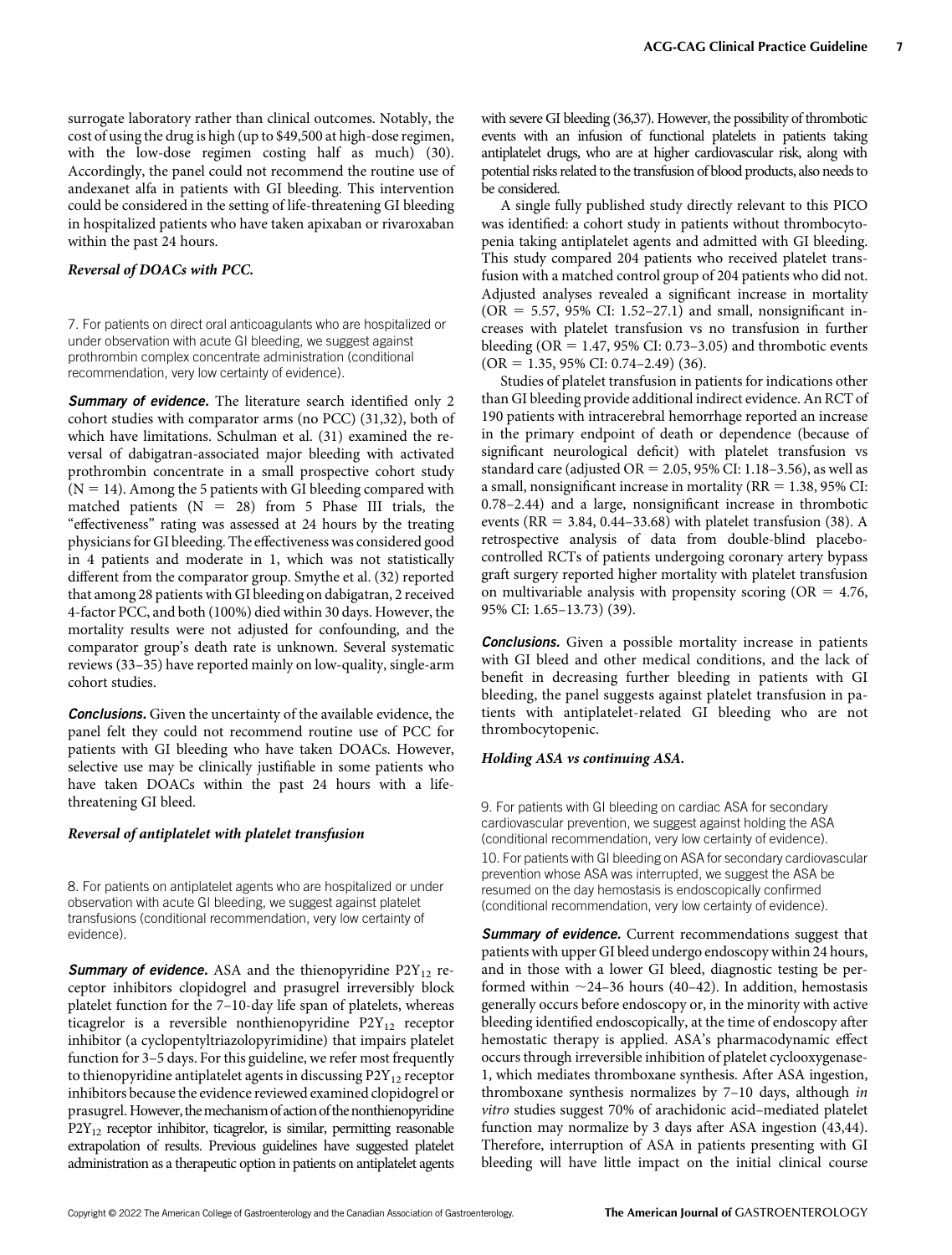because of the persistent antiplatelet effect of ASA in the first day or 2 after the patient's presentation. Furthermore, the suggestion to resume ASA immediately after hemostasis means that ASA resumption will occur in most cases well before the antiplatelet effect has substantially waned. Thus, the initial interruption of ASA after presentation would not be expected to have much impact on either bleeding or cardiovascular clinical outcomes if ASA is restarted once endoscopic hemostasis is established.

Only 1 study was identified relevant to the PICO regarding interruption vs continuation of ASA when patients present with GI bleeding (GIB); this was a retrospective study in patients hospitalized with acute myocardial infarction who subsequently developed ulcer bleeding during hospitalization (45). This comparison of 64 patients interrupting ASA vs 38 continuing ASA reported similar 30-day rates for both further bleeding and for mortality of 16% (10/64) vs 11% (4/38) (RR = 1.48, 0.50–4.41), respectively. The results for further bleeding are opposite than expected for interruption of ASA (i.e., slightly more bleeding reported with interrupted ASA), although confidence intervals are wide and consistent with benefit or harm. No statistical adjustments were made for potential confounders, limiting the utility of the results. Furthermore, since outcomes were at 30 days, the results may be viewed as primarily relevant to the timing of ASA resumption after bleeding stops.

The most pertinent study relevant to the PICO regarding resumption of ASA after hemostasis is an RCT in patients taking ASA for secondary cardiovascular protection with high-risk ulcer bleeding requiring endoscopic therapy. In this RCT, 156 patients with peptic ulcer bleeding and high-risk endoscopic stigmata treated with successful endoscopic therapy and proton pump inhibitor were randomized to continued low-dose ASA for secondary prevention vs placebo for the 8 weeks of the study (a much longer interruption than typical in current clinical practice) (46). Recurrent bleeding rates at 30 days were not significantly greater in the ASA group (10.3% vs 5.4%); difference 4.9% (95% CI:  $-3.6$  to 13.4), whereas 8-week mortality attributable to cardiovascular, cerebrovascular, or GI complications was significantly greater in the placebo group (1.3% vs 10.3%; difference 9% [95% CI: 1.7–16.3]). Thrombotic events at 30 days did not differ between groups (3/78 vs 9/78 favoring early ASA resumption,  $RR = 0.33$  [95% CI: 0.09–1.19]) with 6 nonfatal, recurrent acute ischemic events reported (2 in the ASA and 4 in the placebo group). However, the 2-month interruption of ASA in the placebo group imparts serious indirectness of observed outcomes. There also exists very serious imprecision because of very low event rates.

Two additional cohort studies that compared patients who continued ASA after GIB to others who discontinued ASA and did not resume ASA could not be included. In 1, the life-table analysis curves did not permit accurate extraction of results for the first 1–7 days (the relevant timeframe for this recommendation) (47). The second study was unclear when patients along the x axis were on or off ASA (48).

We wish to stress that our recommendations do not apply to patients taking ASA for primary cardiovascular prevention. Recent RCTs suggest little if any benefit of primary prevention for reduction of cardiovascular outcomes despite significant increases in serious GI bleeding (49–51), and current guidelines suggest ASA for primary prevention be considered only in a very limited population and should not be used in those with increased risk of bleeding (52,53).

#### Table 3. Empiric endoscopic procedural bleeding risk stratification

| <b>High bleeding risk procedures</b><br>(30-d risk of major bleed >2%) | Low/moderate bleeding risk<br>procedures (30-d risk of major<br>bleed $\leq$ 2%)                             |
|------------------------------------------------------------------------|--------------------------------------------------------------------------------------------------------------|
| Polypectomy $(\geq 1$ cm)                                              | EGD with/without biopsy                                                                                      |
| PEG/PEJ placement                                                      | Colonoscopy with/without biopsy                                                                              |
| ERCP with biliary or pancreatic<br>sphincterotomy                      | Flexible sigmoidoscopy with/without<br>biopsy                                                                |
| <b>EMR/ESD</b>                                                         | ERCP with stent (biliary or pancreatic)<br>placement or papillary balloon dilation<br>without sphincterotomy |
| <b>EUS-FNA</b>                                                         | <b>FUS without FNA</b>                                                                                       |
| Endoscopic hemostasis<br>(excluding APC)                               | Push enteroscopy and diagnostic<br>balloon-assisted enteroscopy                                              |
| Radiofrequency ablation                                                | Enteral stent deployment                                                                                     |
| <b>POEM</b>                                                            | Argon plasma coagulation                                                                                     |
| Treatment of varices (including<br>variceal band ligation)             | Balloon dilation of luminal stenoses                                                                         |
| Therapeutic balloon-assisted<br>enteroscopy                            | Polypectomy $(<1$ cm)                                                                                        |
| Tumor ablation                                                         | ERCP without biliary or pancreatic<br>sphincterotomy                                                         |
| Cystogastrostomy                                                       | Marking (including clipping,<br>electrocoagulation, and tattooing)                                           |
| Ampullary resection                                                    | Video capsule endoscopy                                                                                      |
| Pneumatic or bougie dilation                                           |                                                                                                              |

Laser ablation and coagulation

The sources used for the empiric classification of procedures included the International Society on Thrombosis and Haemostasis Guidance Statement, the BRIDGE trial, previously published guidelines, and expert opinion by the authors.

APC, argon plasma coagulation; EGD, esophagogastroduodenoscopy; EMR, endoscopic mucosal resection; ERCP, endoscopic retrograde cholangiopancreatography; ESD, endoscopic submucosal dissection; EUS, endoscopic ultrasound; FNA, fine-needle aspirate; PEG, percutaneous endoscopic gastrostomy; PEJ, percutaneous endoscopic jejunostomy; POEM, peroral endoscopic myotomy.

Conclusions. The panel weighed the important and welldocumented cardiovascular benefit of secondary preventive ASA therapy and the potential risk of further GI bleeding with continued ASA therapy. The trend to reduced mortality in an observational study of patients with myocardial infarction with continued aspirin (45) coupled to the significant reduction in mortality among patients with high-risk ulcer bleeding who had aspirin resumed immediately after endoscopic hemostasis (46) were important considerations in the panel's decision to recommend continuation rather than an interruption of aspirin therapy. If ASA is discontinued at clinical presentation, we recommend rapid resumption within 24 hours of successful endoscopic hemostasis.

Increased further bleeding with continued ASA at presentation was not shown in the observational study, but results of the RCT did raise the possibility of increased rebleeding with early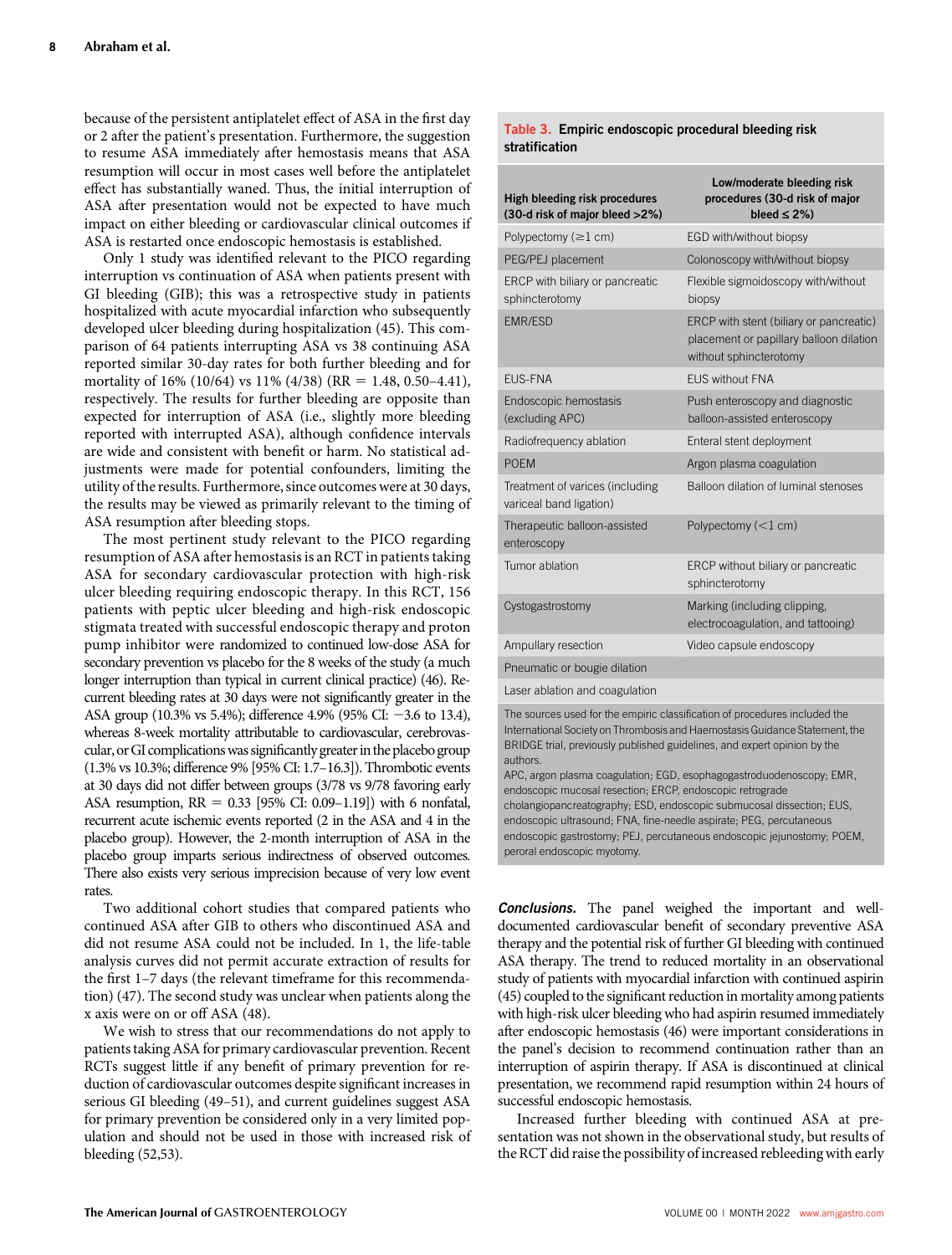|  | Table 4. Empiric periprocedural thromboembolic risk         |  |
|--|-------------------------------------------------------------|--|
|  | stratification for patients receiving anticoagulant therapy |  |

|                        | Indication for anticoagulation                                                                                                                                                                                                               |                                                                                                                                                                                                                                   |                                                                                                                                                                                                                                   |  |  |
|------------------------|----------------------------------------------------------------------------------------------------------------------------------------------------------------------------------------------------------------------------------------------|-----------------------------------------------------------------------------------------------------------------------------------------------------------------------------------------------------------------------------------|-----------------------------------------------------------------------------------------------------------------------------------------------------------------------------------------------------------------------------------|--|--|
| <b>Risk</b><br>stratum | <b>Mechanical heart</b><br>valve                                                                                                                                                                                                             | <b>Atrial fibrillation</b>                                                                                                                                                                                                        | <b>Venous</b><br>thromboembolism                                                                                                                                                                                                  |  |  |
| High <sup>a</sup>      | • Any mitral valve<br>prosthesis<br>• Any caged-ball or<br>tilting disc aortic<br>valve prosthesis<br>• Recent (within 3<br>mo) stroke or<br>transient ischemic<br>attack                                                                    | • CHADS <sub>2</sub> score: 5<br>or <sub>6</sub><br>• CHA <sub>2</sub> DS <sub>2</sub> VaSc<br>score: $\geq 7$<br>• Recent (within 3<br>mo) stroke or<br>transient ischemic<br>attack<br>• Rheumatic<br>valvular heart<br>disease | • Recent (within 3<br>mo) VTE<br>$\bullet$ Severe<br>thrombophilia<br>(e.g., deficiency of<br>protein C, protein<br>S or antithrombin,<br>antiphospholipid<br>antibodies, and<br>multiple<br>abnormalities)                       |  |  |
| Moderate               | • Bileaflet aortic<br>valve prosthesis<br>and $\geq$ 1 of the<br>following: atrial<br>fibrillation.<br>previous stroke or<br>transient ischemic<br>attack.<br>hypertension,<br>diabetes.<br>congestive heart<br>failure, and age<br>$>75$ yr | $\bullet$ CHADS <sub>2</sub> score:<br>2-4 (no previous<br>stroke or transient<br>ischemic attack)<br>• CHA <sub>2</sub> DS <sub>2</sub> VaSc<br>score: $5$ or $6$                                                                | • VTE within the<br>past 3-12 mo<br>• Nonsevere<br>thrombophilia<br>(e.g.,<br>heterozygous<br>factor V Leiden or<br>prothrombin gene<br>mutation)<br>• Recurrent VTE<br>• Active cancer<br>(treated within 6<br>mo or palliative) |  |  |
| Low                    | • Bileaflet aortic<br>valve prosthesis<br>without atrial<br>fibrillation and no<br>other risk factors<br>for stroke                                                                                                                          | $\bullet$ CHADS <sub>2</sub> score:<br>$0$ or $1$<br>• CHA <sub>2</sub> DS <sub>2</sub> VaSc<br>score: $1-4$                                                                                                                      | • VTE more than 12<br>mo ago and no<br>other risk factors                                                                                                                                                                         |  |  |

The sources used for the empiric classification of procedures included the International Society on Thrombosis and Haemostasis Guidance Statement, the BRIDGE trial, previously published guidelines, and expert opinion by the authors. VTE, venous thromboembolism.

<sup>a</sup>High-risk patients may also include patients with a previous stroke or transient ischemic attack occurring  $>$ 3 mo ago and a CHADS<sub>2</sub> score  $<$ 5, patients with previous thromboembolism during temporary interruption of VKAs, or those patients undergoing certain types of surgery (e.g., cardiac valve replacement, carotid endarterectomy, and major vascular surgery).

resumption of ASA in patients with high-risk ulcer bleeding. The panel also weighed the preferences of providers and patients for a cardiovascular event vs a GIB event, as discussed in Supplementary Digital Content (see Appendix 2, [http://links.lww.com/](http://links.lww.com/AJG/C417) [AJG/C417](http://links.lww.com/AJG/C417)) in formulating their recommendation.

## Management of antithrombotic agents in the elective endoscopy setting.

The 9 remaining statements inform antithrombotic therapy management in patients undergoing scheduled, elective endoscopic procedures. These recommendations exclude patients at high risk of thromboembolic events in whom elective procedures should be deferred. Such high-risk patients include those within 3 months of acute venous thromboembolism (comprising lower-limb deep vein thrombosis or pulmonary embolism), stroke, or transient ischemic attack (Table 4); and patients within 3 months of acute coronary syndrome (ACS) event, within 6 months of a drug-eluting stent or 1 month of a bare-metal coronary stent placement without ACS history (54); or after ACS event within 12 months of a drug-eluting stent placement or 2 months of bare-metal stent placement (54). Recent data suggest that dual antiplatelet therapy (DAPT) with ASA and  $P2Y_{12}$  receptor inhibitor can be converted to platelet  $P2Y_{12}$  receptor inhibitor monotherapy among patients at 3 months or less in patients with a drugeluting stent placed after ACS event (55,56).

A review of published guidelines highlights the lack of consensus regarding high vs low baseline risk of endoscopic procedures (Table 3) (37,57–59). Procedural bleeding risk and patient-specific thromboembolic risk were empirically framed using the risk stratification endorsed by the International Society on Thrombosis and Haemostasis Guidance Statement (60), the BRIDGE Trial (61), previously published guidelines, and expert opinion (Table 4) (37,57–59,61). A structured and exhaustive GRADE assessment of procedural bleeding risk is beyond the scope of this clinical practice guideline.

Also pertinent to this section are considerations of patient preference. The targeted review performed for this guideline initiative (see Appendix 2, Supplementary Digital Content, [http://links.lww.com/](http://links.lww.com/AJG/C417) [AJG/C417](http://links.lww.com/AJG/C417)) demonstrated substantial variability in the threshold number of bleeds observed for oral anticoagulation therapy to be considered acceptable both within individuals and between different studies (62). Furthermore, country-specific differences exist in patients' perceptions of atrial fibrillation, concerns about stroke, and preference for involvement in oral anticoagulation therapy treatment decisions, with recent experience of stroke and GI bleeding both significantly influencing patient values and preferences (63,64). Indeed, patients placed more weight (more disutility) on stroke prevention than GI bleeding unless they had previously experienced a GI bleed (64). Among the latter, 87% placed the highest utility on rebleeding risk followed by thrombosis risk (64). The panel members concluded that for most PICOs, there is possibly significant uncertainty about or variability in how much people value the critical outcomes.

### Anticoagulant interruption vs continuation.

11. For patients on warfarin undergoing elective/planned endoscopic GI procedures, we suggest warfarin be continued, as opposed to temporarily interrupted (1–7 days) (conditional recommendation, very low certainty of evidence).

**Summary of evidence.** The published data examining uninterrupted warfarin before endoscopic procedures and associated GI bleeding risk is heterogeneous and methodologically flawed. When formulating our recommendation, we considered 3 cohort studies with a control group (temporary interruption of warfarin) (65–67) and 2 cohort studies without a control group (68,69). These 5 studies provided very low certainty of evidence because of imprecision of the results, lack of adjustment for confounders, lack of standardized procedure technique (e.g., biopsy, cold snare polypectomy, hot snare polypectomy, and routine hemostatic clipping), comparator groups that differ in prognostic factors for bleeding, differences in population, lack of blinding of the endoscopist, and incomplete follow-up.

The desirable anticipated effect with continued warfarin (compared with interrupted warfarin) is reduced thromboembolic events. A single small cohort study without adjustment for confounding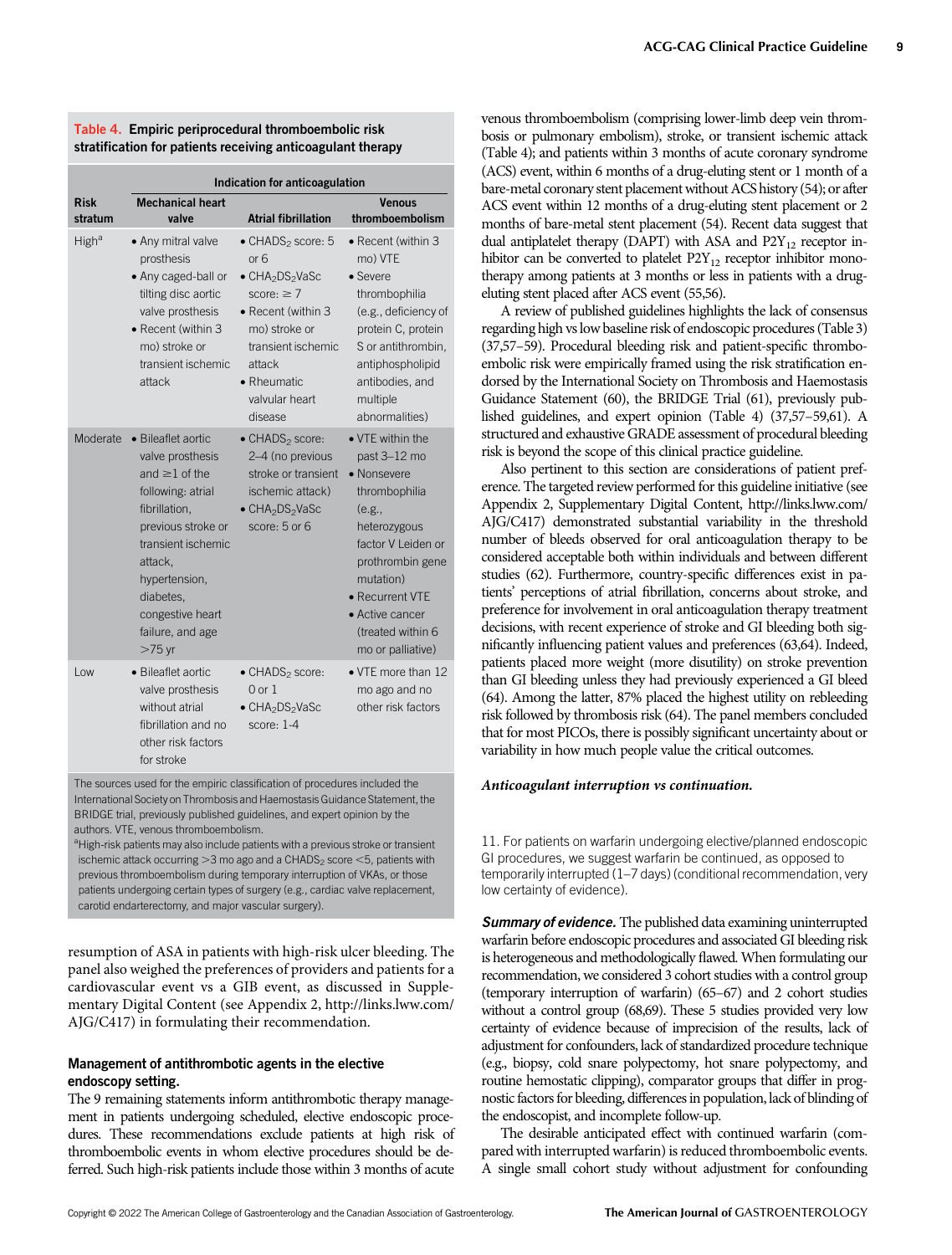factors reported a nonsignificant reduction with uninterrupted vs interrupted warfarin with 0/43 vs 1/19 thromboembolic events, respectively (RR 0.15; 95% CI: 0.006–3.56) (67).

Our ability to estimate the direction and magnitude of the effect of uninterrupted warfarin (compared with interrupted warfarin) on GI bleeding and mortality using data from the 3 cohort studies with controls (65–67) is limited by small sample size and few events, resulting in extremely wide confidence intervals compatible with considerable benefit and considerable harm. When the continuous warfarin arms from all 5 studies are pooled (65–69), we observe 0/239 bleeding events (95% CI: 0%–12.5%), suggesting a risk of postprocedural bleeding with continuous warfarin as low as 0% and as high as 12.5%.

Conclusions. It is impossible to confidently estimate the GI procedural bleeding risk associated with uninterrupted warfarin therapy (vs warfarin interruption), given the limitations of the published literature, heterogeneity of patient populations and procedure type, and imprecision of the results. The absence of studies in advanced endoscopic procedures (with higher baseline bleeding risk), and differences in clinical consequences of luminal and extraluminal bleeding associated with such endoscopic GI procedures, limits our ability to comment on the safety of proceeding without interrupting warfarin. The evolving role of mechanical hemostasis may render some advanced procedures safer with continued warfarin in the future; however, current evidence supporting this strategy is scant.

The planned procedure type (Table 3) and its associated risk of postprocedural bleeding, and the baseline risk of thromboembolism will influence the recommendation, as will resource requirements associated with discontinuation and reinitiation of anticoagulation (e.g., laboratory tests and clinic visits). For patients on warfarin who are undergoing elective and planned outpatient endoscopic GI procedures, we suggest warfarin be continued unless they are undergoing an advanced endoscopic procedure (Table 3), which may incur a higher risk of procedural bleeding, in which case 5 days of temporary interruption without bridging heparin would be appropriate, as discussed in PICO 12.

12. For patients on warfarin, who hold warfarin in the periprocedural period for elective/planned endoscopic GI procedures, we suggest against bridging anticoagulation (conditional recommendation, low certainty of evidence).

Summary of evidence. In patients receiving warfarin who require its temporary interruption, heparin bridging, typically with subcutaneous, full-dose low-molecular-weight heparin (LMWH), is sometimes used for 3 days before and 3–5 days after the surgery or procedure. The premise for heparin bridging is that by minimizing the time patients are not therapeutically anticoagulated periprocedurally during warfarin interruption and resumption, the risk of stroke and other thromboembolic events will be reduced. However, heparin bridging may not affect the pathophysiologic pathway that mediates periprocedural stroke and thromboembolism and may place patients at increased risk of procedure-site bleeding, especially if heparin bridging is administered in too close proximity to the time of the procedure (70,71).

Two randomized trials assessed heparin bridging among warfarintreated patients who required anticoagulant interruption for elective surgery/procedure, including GI procedures. One randomized, doubleblind, placebo-controlled trial (BRIDGE) assessed the need for heparin bridging in patients with atrial fibrillation who required temporary warfarin interruption for an elective surgical procedure, including 758 GI procedures (98.7% were minor or low bleeding risk procedures) (72). Excluded from the BRIDGE trial were patients with a very high thrombotic risk (i.e., a mechanical heart valve; stroke, systemic embolism, or transient ischemic attack within the past 12 weeks) or significant risk factors for major bleeding (i.e., history of a bleeding event within the past 6 weeks; creatinine clearance <30 mL/min; and  $thrombocytopenia  $< 100,000$  per microliter). Patients with planned$ cardiac, intracranial, or intraspinal surgeries were also excluded (72).

There were 1,813 patients enrolled in the BRIDGE trial, of whom 918 were allocated to receive bridging with therapeutic-dose LMWH before and after the surgical procedure, and 895 to matching placebo, with a 30-day follow-up period after procedure. Forgoing bridging anticoagulation was noninferior to perioperative bridging with LMWH for the prevention of arterial thromboembolism (0.4% vs 0.3%, respectively, with a risk difference, of 0.1%; 95% CI:  $-0.6$  to 0.8; P  $= 0.01$  for noninferiority) and decreased the risk of major bleeding  $(1.3\% \text{ vs } 3.2\% \text{, respectively, } P = 0.005)$  (72).

Another randomized trial of bridging (Postoperative low molecular weight heparin bridging treatment for patients at high risk of arterial thromboembolism [PERIOP-2]) was performed in 1,471 warfarin-treated patients who required an elective surgery or procedure in which all patients received preprocedure LMWH bridging and were randomly allocated to receive bridging, with either a therapeutic-dose or low-dose LMWH regimen (determined by the procedure bleed risk) or no bridging after procedure (73). This study was unique in that it included patients with mechanical heart valve ( $n = 304$ ) in addition to patients with atrial fibrillation ( $n = 1,167$ ). PERIOP-2 was not included in the evidence profile because it had only been published in abstract form. A few weeks after the final panel voting meeting, the PERIOP-2 trial was published as full text showing similar results to the BRIDGE trial (72). Two additional observational studies of lower methodological quality involving only warfarin-treated patients who required an elective GI procedure further suggest that the use of periprocedural heparin bridging increases the risk of postprocedure bleeding (74,75).

**Conclusions.** Overall, evidence is lacking that routine periprocedural heparin bridging during VKA interruption provides a therapeutic benefit to reduce thromboembolism and seems to increase patients' risk of postprocedural bleeding. Periprocedural bridging may be appropriate in the subset of patients with mechanical valves, atrial fibrillation with  $\text{CHADS}_2$  score  $>$ 5, patients with previous thromboembolism during temporary interruption of VKAs, or those patients undergoing certain types of surgery (e.g., cardiac valve replacement, carotid endarterectomy, and major vascular surgery). Consultation with a cardiologist and hematologist is recommended in these high-risk thromboembolic patients.

13. For patients on direct oral anticoagulants (DOACs) who are undergoing elective/planned endoscopic GI procedures, we suggest temporarily interrupting DOACs rather than continuing DOACs (conditional recommendation, very low certainty of evidence).

Summary of evidence. No RCTs addressed this clinical question. However, 3 cohort studies with control arms (65,67,76) and 2 cohort studies without control arms (69,77) were used to indirectly estimate the risk of GIB with continuous DOAC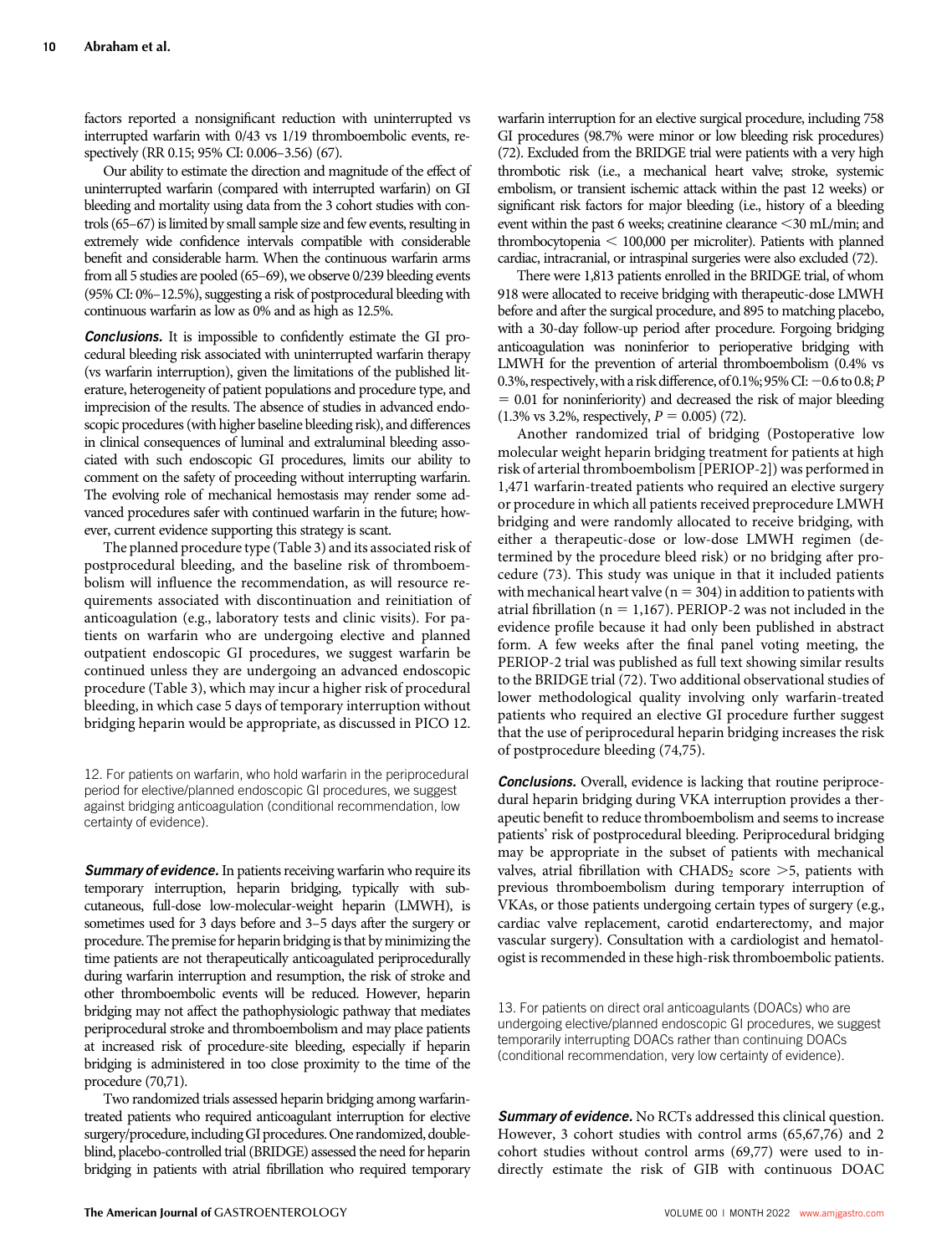anticoagulation (3.6%; 8/224) vs that with temporary interruption (3.1%; 18/578). In the PAUSE study (77), the incidence of 30-day thrombotic events and mortality was 0.7% and 0.5%, respectively, after DOAC temporary interruption (77).

The absolute risk of increased delayed bleeding with continuous DOAC anticoagulation could not be reliably calculated nor the results reliably pooled, given the zero event rates in one or both arms of comparative studies (65,67,69,76), the unclear denominator for patient numbers (76), and the absence of control arms (69,77). Furthermore, we noted a lack of adjustment for known confounders (65,67,76), limited sample sizes, and low event rates. In addition, there was a diversity of GI procedure types, endoscopic techniques, and protocols for DOAC interruption. These factors contribute to the serious risk of bias, inconsistency, indirectness, and imprecision in estimates, leading to the very low certainty of evidence.

The most informative study was the prospective PAUSE cohort study (77), which provided a standardized protocol for DOAC interruption, complete follow-up, and valid outcome assessment. However, there was no comparator of interest (i.e., uninterrupted anticoagulation). The panel was provided with the raw data for the subgroup of patients undergoing GI procedures enrolled in this cohort study. The calculated GI bleeding incidence rate was 2.5% (95% CI: 1.4%–4.2%), with 35.7% of GI bleeding events considered major bleeding episodes (Jim Douketis, Alan Barkun, written communication, May 15, 2021). The 30-day thromboembolic (0.7%; 95% CI: 0.3%–1.8%) and mortality (0.5%; 95% CI: 0.2%–1.6%) incidence rates were also very low and nonsignificant with temporary DOAC interruption. Of the 556 endoscopic procedures performed, most were colonoscopies, gastroscopies, and flexible sigmoidoscopies with and without biopsy or polypectomy. Before endoscopic procedures, the duration of DOAC interruption was  $2.0 \pm 0.5$ days (including the day before the procedure and the day of the procedure in 91.7%). Only 8.1% of patients undergoing scheduled endoscopic procedures held their DOACs for >2 days before the procedure. DOAC resumption after procedure was  $1.9 \pm 1.5$  days providing endoscopic hemostasis had been achieved, for a total time off DOACs of 3.9  $\pm$  1.6 days in the periendoscopic period (Jim Douketis, Alan Barkun; personal communication).

Conclusions. From the limited available data, for patients on DOACs undergoing elective, planned endoscopic GI procedures, we suggest temporary interruption of the DOACs is preferred over continued DOAC administration. The duration of temporary DOAC interruption before endoscopic procedures associated with favorable outcomes is between 1 and 2 days, excluding the day of the procedure, which permits the shortest preprocedural duration of DOAC interruption while balancing bleeding and thromboembolism risk.

As the window of temporary interruption evaluated in this clinical question was 1–5 days before endoscopy, the panel discussed if withholding DOACs for 1–5 days could trigger a prothrombotic state that might result in thrombosis with any subsequent postendoscopic delays in DOAC resumption. It was argued that the prothrombotic risks seem to be more related to the periprocedural milieu (e.g., nature of the intervention such as vascular surgery vs nonvascular surgery and patient characteristics) than the brief interruption of DOACs (78). Furthermore, given the rapid action of onset and half-life of DOACs, the thrombotic risk of interruption is anticipated to be lower than with interruption of warfarin (61,79).

#### Antiplatelet interruption vs continuation.

14A. For patients on dual antiplatelet therapy for secondary cardiovascular prevention who are undergoing elective endoscopic GI procedures, we suggest temporary interruption of the  $P2Y_{12}$  inhibitor while continuing ASA (conditional recommendation, very low certainty of evidence).

**Summary of evidence.** The panel considered 2 RCTs and numerous observational studies that examined the temporary interruption of DAPT (stopping the  $P2Y_{12}$  inhibitor while continuing ASA) in patients undergoing elective endoscopic GI procedures. Chan et al. (80) conducted a double-blinded RCT to examine the bleeding and thrombosis rates among patients treated with either clopidogrel 75 mg or placebo for 7 days before the colonoscopy ( $N = 387$ ; of which  $N = 216$  had cold snare polypectomy). Of the 387 patients enrolled, 78.5% were on continuous ASA. There were similar rates of immediate and delayed postpolypectomy bleeding and a modest trend toward fewer cardiothromboembolic events with thienopyridine interruption: 1.3% (95% CI: 0.3%–5.0%) of patients receiving placebo vs 2.7% (95% CI: 1.0%–7.0%) in those with continued clopidogrel;  $RR = 0.47$  (95% CI: 0.09–2.55). By contrast, Won et al. (81) reported no thrombotic events with similar bleeding rates among 87 patients randomized to continue DAPT through a scheduled cold snare polypectomy (0/45 with placebo and 1/42 [2.4%] with DAPT).

The numerous observational studies examining periprocedural antiplatelet regimens have been summarized in a systematic review by Eisenberg et al. (82). They assessed the time to late stent thrombosis (occurring between 30 days and 1 year after stent implantation) in patients with drug-eluting stents on DAPT after discontinuing thienopyridine alone or discontinuing both thienopyridine and ASA. However, the absolute risk of stent thrombosis within 10 days when a  $P2Y_{12}$  inhibitor is discontinued while continuing ASA cannot be calculated because the denominator (patients at risk) is unknown. Nonetheless, among the 94 patients with stent thrombosis after discontinuing a  $P2Y_{12}$ inhibitor but continuing ASA, only 6 cases (6%) occurred within 10 days, suggesting that late stent thrombosis is a greater problem than immediate stent thrombosis. There were no events reported in the 3–4 days after coronary intervention in this study. We note that this PICO considered only data regarding events occurring in the first 30 days after the intervention.

**Conclusions.** Among patients on DAPT (P2Y<sub>12</sub> inhibitor [clopidogrel, prasugrel, or ticagrelor and ASA 81–325 mg/d]) for secondary cardiovascular prevention, we suggest temporary interruption of the  $P2Y_{12}$  inhibitor. This recommendation applies only to elective and not emergency procedures.

14B. For patients on single antiplatelet therapy with  $P2Y_{12}$  inhibitor agents who are undergoing elective endoscopic GI procedures, we could not reach a recommendation for or against temporary interruption of the  $P2Y_{12}$  inhibitor.

Summary of evidence. We identified 1 randomized trial and 1 cohort study evaluating patients on  $P2Y_{12}$  inhibitors undergoing elective endoscopic procedures that compared interruption with the continuation of antithrombotic therapy (80,83). In their study, Chan et al. randomized 216 patients on clopidogrel, with or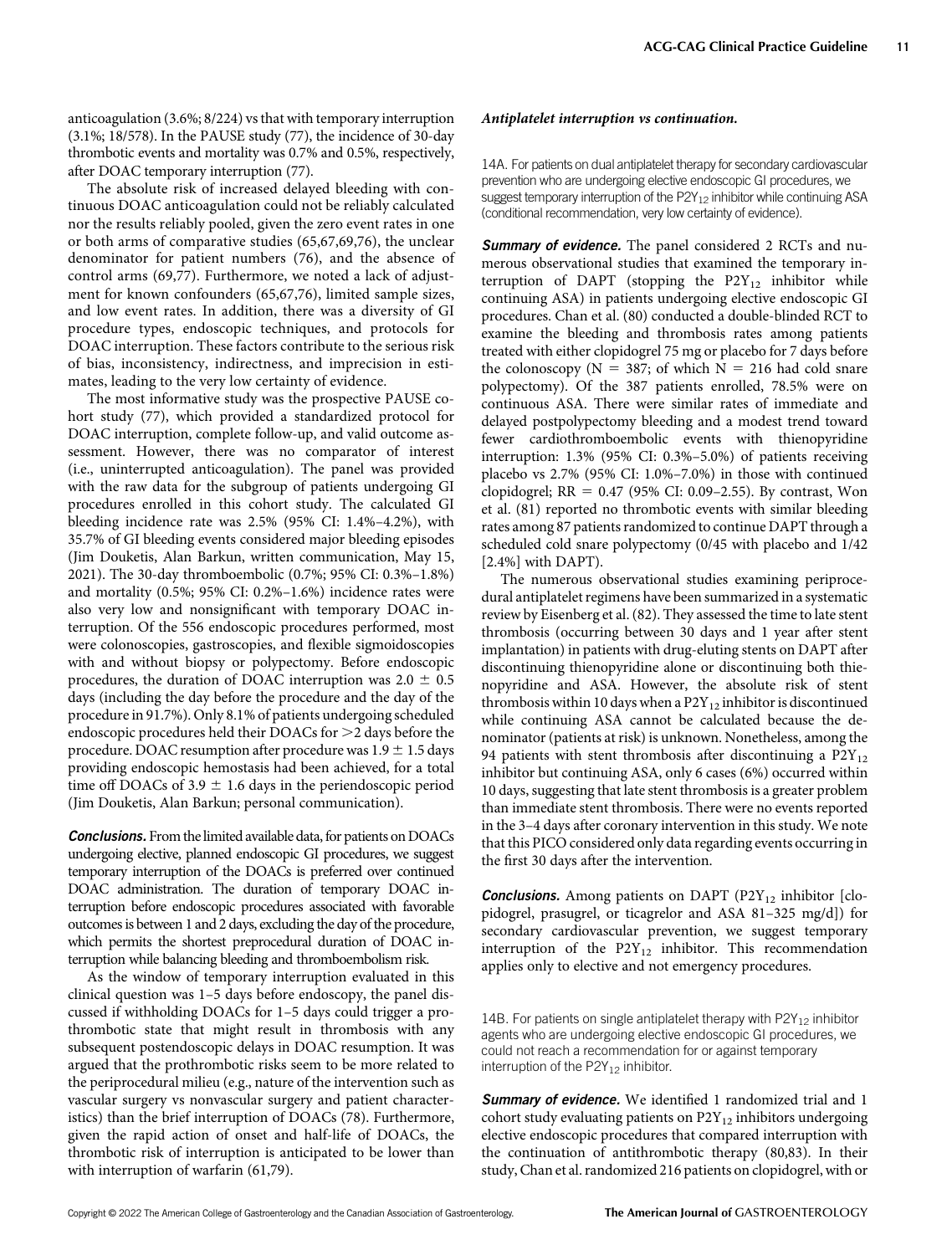without concomitant ASA, to continued medication or placebo. The method of polypectomy included cold snare, hot snare, cold biopsy, and hot biopsy without a prophylactic clip or endoscopic loop placement. None of the 46 patients on clopidogrel alone were diagnosed with GIB; however, the study was underpowered to detect a difference in this subgroup (80).

A retrospective cohort study of 1,050 patients on antiplatelet therapy undergoing colonoscopy with hot snare polypectomy and, in most cases, prophylactic clip placement included 37 patients receiving  $P2Y_{12}$  inhibitors (83). The authors reported that 3 of 18 patients (16.7%, 95% CI: 4.4–42.3) who interrupted  $P2Y_{12}$  inhibitor therapy developed bleeding compared with none of the 19 patients who continued therapy (RR 7.37, 95% CI: 0.41–133.37). This study was limited by potential confounding because patient factors may have determined whether  $P2Y_{12}$  inhibitor was interrupted and the behavior of the endoscopist during the colonoscopy. Both studies reported thromboembolic events. There was a single event in the interrupted  $P2Y_{12}$  inhibitor arm of 38 patients (2.6%, 95% CI: 0.4–17.3) compared with none of the 58 patients continuing therapy (RR 4.54, 95% CI: 0.19–108) (80,83). One study reported 30-day mortality, and there were no deaths in either group (83).

**Conclusions.** Although interruption of a  $P2Y_{12}$  inhibitor should decrease a patient's risk of bleeding, the available evidence reported a nonsignificant increased bleeding risk in patients who stop a  $P2Y_{12}$  inhibitor for an elective endoscopic procedure compared with those who continue the medication. This result is biologically implausible and, coupled to the very large confidence intervals, speaks to the very low certainty of evidence. Ultimately, the panel was unable to make a recommendation.

15. For patients on ASA 81–325 mg/d (monotherapy) for secondary cardiovascular prevention, we suggest against interruption of ASA (conditional recommendation, very low certainty of evidence).

Summary of evidence. The risk of clinically significant bleeding with diagnostic endoscopic procedures and standard biopsies is so low that the panel agreed that ASA does not need to be held for these procedures (Table 3). A prospective observational study of the risk of clinical bleeding  $(>2-g/dL)$  hemoglobin drop necessitating endoscopic hemostasis) after endoscopic biopsies revealed bleeding events in 0 of 142 patients continuing ASA and 1 of 61 (1.6%) interrupting ASA (65). Using the ASA arm of an RCT comparing clopidogrel with ASA in healthy volunteers undergoing duodenal and antral biopsies, none of the 280 biopsies on ASA led to bleeding events (84).

The risk of bleeding with polypectomy is higher than biopsies, especially for larger polyps and with the use of cautery rather than a cold snare. A case-control study examined 81 patients with postpolypectomy bleeding matched to 81 patients who had polypectomies without complication. In this study, 87% of polypectomies were performed with cautery, and 3% of polyps were .10 mm in size (85). ASA use within 3 days before polypectomy exhibited a small, nonsignificant trend to being more common in the bleeding group (40% vs 33%; OR = 1.41, 95% CI: 0.68–3.04). Several factors limit the utility of this study, including the indirectness of the population studied and lack of adjustment for confounding factors. For example, the number of polyps removed was  $\sim$ 2-fold higher in the postpolypectomy bleeding group, which might suggest ASA use was less commonly associated with postpolypectomy bleeding when assessed on a per-polyp rather than per-patient basis. The cases and controls were derived from different databases, and the data are not generalizable to current practice in which most polyps <10 mm are removed with a cold snare. Furthermore, it is not clear that DAPT was excluded. An observational study with information on a control group of 297 patients undergoing 867 polypectomies (mean size of largest polyp 6.5 mm; 29% hot snare, 4% cold snare, and 71% cold forceps) revealed delayed rebleeding in 0 (95% CI: 0%–3%) of the 119 patients on ASA monotherapy (86).

Procedures with the highest bleeding risk include wide-field endoscopic mucosal resection, endoscopic submucosal dissection (ESD), biliary or pancreatic sphincterotomy, and ampullectomy (Table 3). A retrospective study in patients undergoing gastric ESD revealed bleeding in 1 (1.9%) of 53 patients interrupting ASA 7 days before ESD vs 2 (16.7%) of 12 patients continuing ASA (RR 0.11; 95% CI: 0.01–1.15) (87). No RCTs directly relevant to this PICO were identified on our search. Recently, an RCT of 552 patients undergoing gastric ESD was published in abstract form after the final panel voting meeting showing similar results (88). As the study was available only in abstract form, it was not included in the formal evidence report.

Given the extremely limited evidence from studies in GI bleeding, especially on our critical outcome of thrombotic events, we also assessed studies in non-GI procedures to assess the impact of ASA interruption vs continuation on thrombotic events. A meta-analysis of 4 RCTs in patients undergoing noncardiac surgery revealed a nonsignificant increase in thrombotic events  $(RR = 1.49; 95\% CI: 0.56-3.96)$  with ASA interruption (89–92). Meta-analysis with these 4 RCTs and a 5th RCT (99) revealed a nonsignificant decrease in postprocedural bleeding when ASA is interrupted (RR =  $0.81$ ; 95% CI: 0.66–1.01); the panel did not believe that bleeding rates with surgery could be generalized to GI endoscopic procedures.

**Conclusions.** The panel weighed the potential desirable effects (reduction in thrombotic events) and undesirable effects (increased bleeding) of continuing ASA, limited by the availability of only scant, very low certainty evidence. The known important benefit of ASA for secondary cardiovascular prevention and the possible reduction in thrombotic events seen in RCTs of nonendoscopic surgical procedures led the panel to conditionally suggest the continuation of ASA for endoscopic procedures, in general. However, a blanket recommendation cannot be made for all procedures and patients, given that bleeding risk varies markedly among endoscopic procedures, and cardiovascular risk also varies among patients.

The panel felt comfortable that the bleeding risk was very low in diagnostic endoscopic procedures, biopsies, and most polypectomies. Nevertheless, when removing larger and more complex polyps and other procedures with the highest bleeding risk (e.g., ESD, biliary or pancreatic sphincterotomy, ampullectomy, peroral endoscopic myotomy, and radiofrequency ablation), the panel felt that interruption of ASA could be considered. Such decisions require consideration of other factors such as cardiovascular risk and patient preference regarding cardiovascular vs bleeding events. Patients taking ASA as primary prevention should have ASA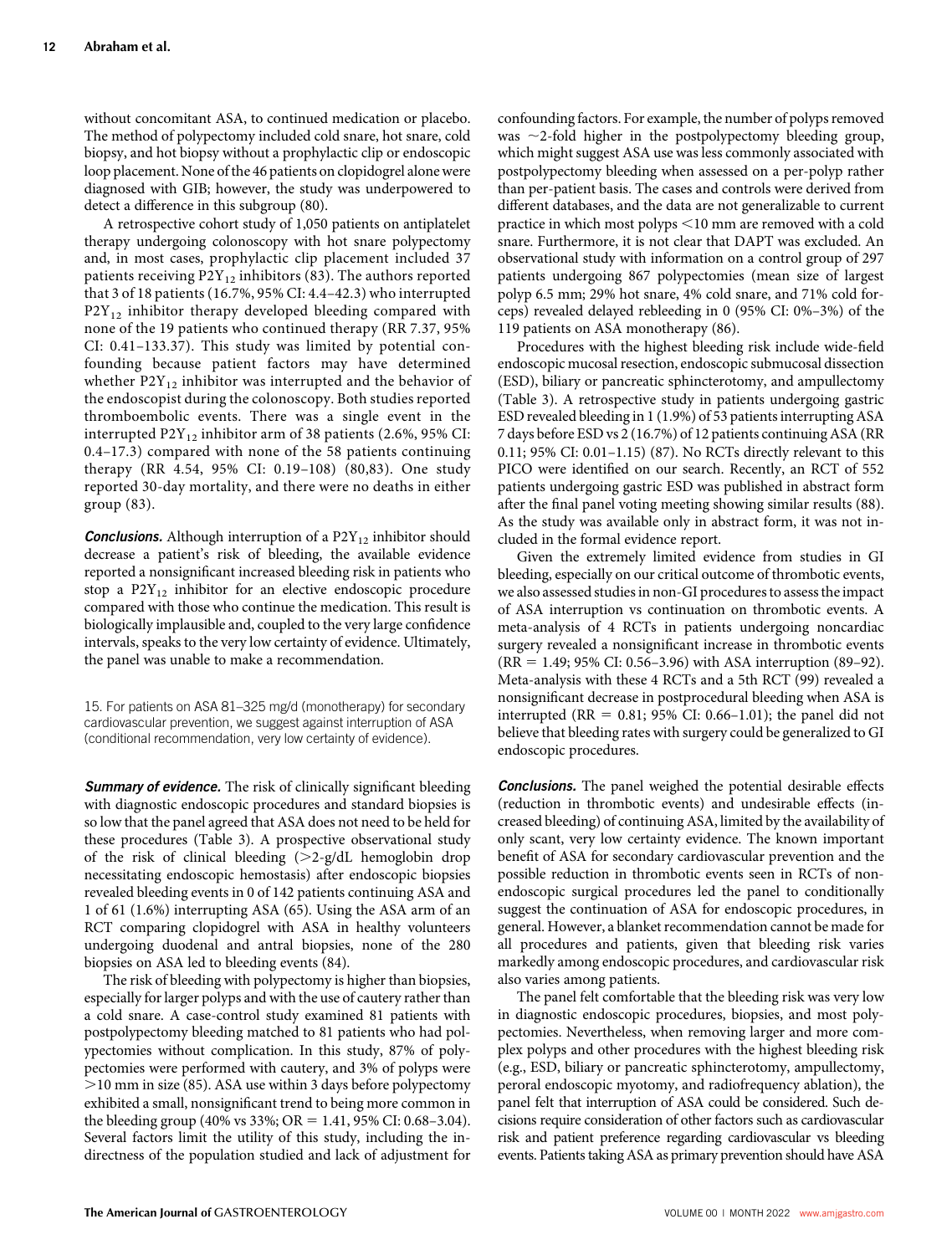stopped before higher-risk endoscopic procedures because the bleeding risk outweighs the minimal cardiovascular benefit.

## Timing of anticoagulant resumption after endoscopy

16. In patients who are undergoing elective endoscopic GI procedures whose warfarin was interrupted, we could not reach a recommendation for or against resuming warfarin the same day vs 1–7 days after the procedure.

**Summary of evidence.** The appropriate timing of warfarin resumption after an elective endoscopic procedure is not known. No prospective trials exist comparing different strategies. Three single-arm prospective cohort studies were identified that reported outcomes of interest, grouped by the timing of warfarin resumption. Douketis et al. (93) evaluated 650 consecutive patients who required interruption of warfarin for an invasive procedure, including 5 patients undergoing colonoscopic polypectomy and 65 patients undergoing endoscopy with or without biopsy. All patients resumed warfarin on the procedure day and received standardized LMWH bridging therapy. The endoscopic procedures were analyzed as part of a subgroup of 542 patients undergoing non–high bleeding risk procedures (e.g., cholecystectomy, bowel resection, angiography, and joint replacement). There were 4 (0.74%; 95% CI: 0.20–1.47) cases of major bleeding, none of which were GI bleeding.

Dunn et al. (94) studied 260 patients, including 46 GI invasive procedures, who resumed warfarin the day of their procedure. All patients received a standardized LMWH bridging therapy. One of the 46 patients (2%; 95% CI: 0–13) undergoing colonoscopy was diagnosed with GI bleeding during the follow-up period of 28 days. Paik et al. (95) reported on 96 patients undergoing endoscopic sphincterotomy who interrupted their warfarin therapy before the procedure and, we assume, resumed warfarin on the day of the procedure. Patients received different regimens of bridging therapy with heparin. The study may be further limited in generalizability because of the high rate of biliary stent placement (75% of cases) and precut sphincterotomy (23% of cases). Including the 6 patients excluded for postprocedural bleeding before the resumption of heparin, 11 of 102 patients (11%; 95%: CI 6%–19%) had postprocedure bleeding within the 14 days after endoscopic retrograde cholangiopancreatography.

Thromboembolic events were reported in all 3 studies but assessed at different times. There were 2 thromboembolic events in the 542 patients (0.37%; 95% CI: 0.04%–1.32%) undergoing non–high bleeding risk procedures at a median of 13.8 days, including 1 event in a patient undergoing endoscopy (93). Dunn et al. (94). reported 5 thromboembolic events in 260 patients (1.9%; 95% CI: 0.6%–4.4%) within 28 days of their procedure, none occurring in the 46 who underwent GI procedures. Finally, among the 96 patients undergoing endoscopic sphincterotomy, 3 thromboembolic events (3.4%; 95% CI: 0.7%–8.9%) were diagnosed within the 30 days after procedure (95). Two studies reported mortality, and there were no deaths in either study at 13.8 or 28 days, respectively (93,94).

The lack of a comparator group limited these studies, as did the diversity of the populations studied, the small proportion of patients undergoing endoscopic procedures, the use of bridging therapy, and the outcomes assessment occurring at variable follow-up times. The 2016 American Society for Gastrointestinal Endoscopy clinical practice guidelines (37) recommend resuming warfarin the day of an elective endoscopic procedure while

referencing 2 studies lacking valid comparator arms and unclear resumption timing; these studies were excluded from the current evidence profile.

**Conclusions.** We could not find studies comparing same-day resumption of warfarin with resumption in 1–7 days after the temporary interruption of warfarin before an elective endoscopic procedure. Therefore, the panel was unable to make a recommendation. In PICO 11, the panel suggested continuing warfarin in patients undergoing elective endoscopic procedures considered to be at low risk of postprocedural bleeding (Table 3). However, we recognize that there may be a clinical concern of delayed procedural bleeding in a subgroup of patients undergoing advanced endoscopic procedures. In those patients, decisions regarding warfarin resumption should be informed by achieving adequate hemostasis at the time of the procedure, the risk of delayed bleeding associated with the endoscopic procedure performed, the patient's risk of thrombosis, and patient preferences in consultation with a cardiologist and hematologist.

17. In patients who are undergoing elective endoscopic GI procedures whose DOAC was interrupted, we could not reach a recommendation for or against resuming the DOAC on the same day of the procedure vs 1–7 days after the procedure.

Summary of evidence. One prospective cohort study was identified that compared the risk of bleeding based on the timing of DOAC resumption but did not compare same day with 1–7 days. Radaelli et al. (96) evaluated 529 patients who interrupted DOAC therapy for an elective endoscopic procedure, including 327 with a low bleeding risk procedure and 202 with a high bleeding risk procedure, with 18 in the latter group receiving LMWH bridging therapy, and were then followed for 30 days. Comparing patients who resumed the DOAC on day 0–3 vs those who resumed the DOAC after day 3, the risk of bleeding was 2.3% and 11.5%, respectively (RR 0.20; 95% CI: 0.08–0.52). The patients receiving LMWH were not reported separately, and this use of bridging anticoagulation may have increased the bleeding risk in patients in whom DOAC was resumed after day 3.

The PAUSE study was a single-arm, prospective cohort study that included 3,007 patients with atrial fibrillation undergoing elective surgery or procedures requiring DOAC interruption (77). The panel was provided the raw data for the subgroup of patients undergoing a GI procedure, as described in PICO 13. All GI procedures were classified as a low bleeding risk in the PAUSE study. The DOAC was resumed at  $1.9 \pm 1.5$  days after the procedure. Fourteen patients developed GI bleeding after endoscopy  $(2.5\%, 95\% \text{ CI: } 1.4-4.2; \text{ n} = 554)$  during the 30 days of follow-up after the resumption of DOACs, of which 5 were considered major bleeding episodes (77).

Radaelli et al. (96) reported thromboembolic events in 1 of 477 patients resuming DOACs on day 0–3 and 1 of 52 patients resuming DOACs after day 3 (RR 0.11; 95% CI: 0.01–1.57). Douketis et al. (77) reported an overall rate of thromboembolic events of 21 in the entire cohort of 3,007 (0.7%; 95% CI: 0.45%–1.09%) and 5 in the subgroup of patients undergoing GI endoscopic procedures (0.7%; 95% CI: 0.3%–1.8%). Mortality ranged from 0 in both arms of the Radaelli study to 0.3% (95% CI: 0.15%–0.59%) among all patients in the PAUSE cohort, to 0.5%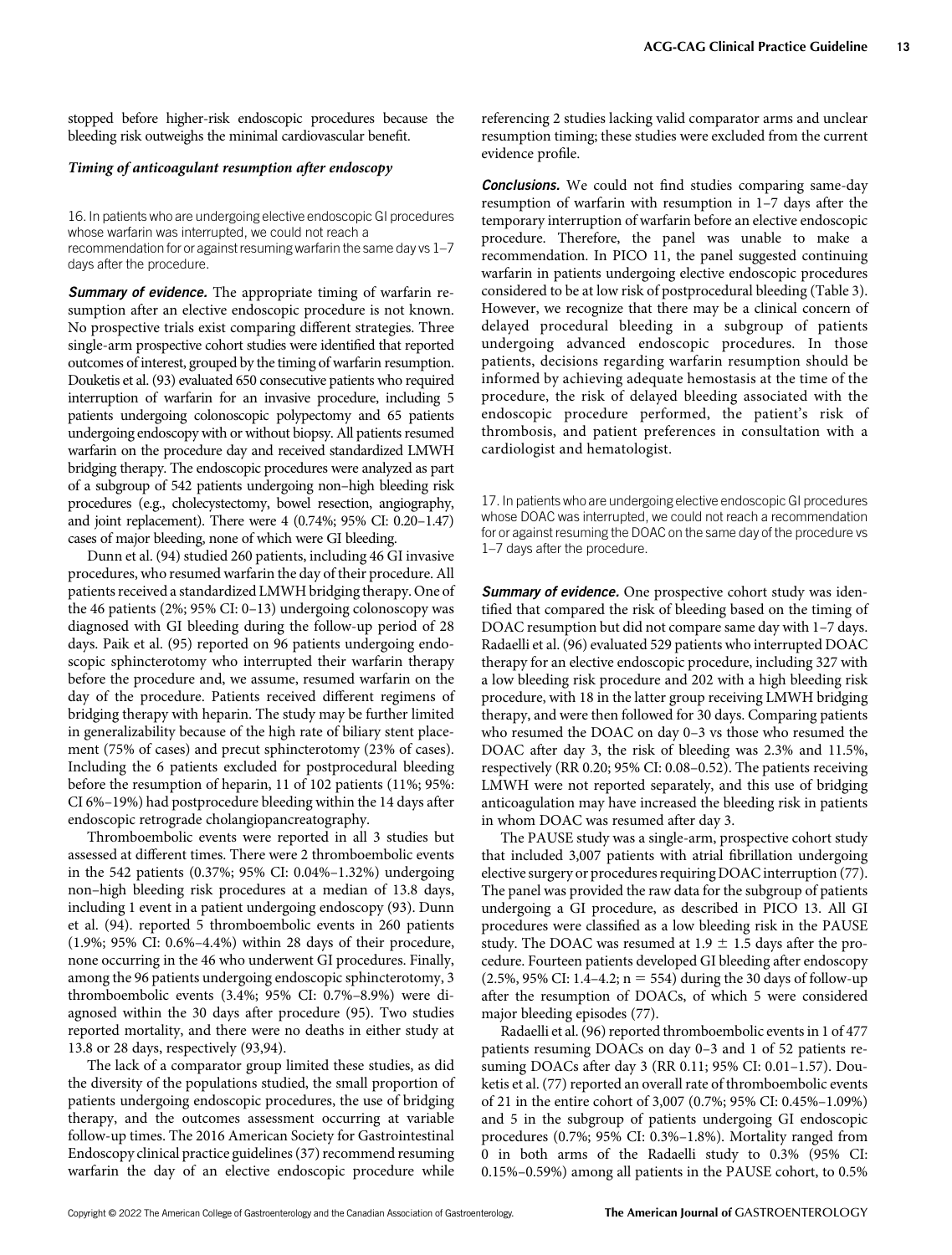(95% CI: 0.2%–1.6%) in the post hoc analysis of the GI PAUSE data (77,96). Previously published clinical practice guidelines have made informal and formal recommendations regarding DOAC resumption after elective endoscopic procedures; however, none were informed by studies that evaluated the timing of DOAC resumption (37,59,97).

**Conclusions.** We did not identify a study comparing the timing of DOAC resumption proposed in this recommendation. Hence, the panel was unable to make a recommendation. Decisions regarding resumption of DOAC therapy should consider the rapid onset of action, achievement of adequate hemostasis at the time of the procedure, the risk of delayed bleeding for the endoscopic procedure performed, the patient's risk of thrombosis, and patient preferences in consultation with a cardiologist and hematologist.

### Timing of  $P2Y_{12}$  inhibitor resumption after endoscopy.

18. In patients who are undergoing elective endoscopic GI procedures whose  $P2Y_{12}$  inhibitor was interrupted, we could not reach a recommendation for or against resuming  $P2Y_{12}$  inhibitor on the same day of the procedure vs 1–7 days after the procedure.

**Summary of evidence.** Theoretically, earlier resumption of  $P2Y_{12}$ inhibitor monotherapy would tend to reduce thrombotic events and increase postprocedure bleeding. However, we did not identify any studies providing evidence relevant to this PICO. Thus, we cannot estimate the potential thrombotic or bleeding risk and cannot assess the balance between the desirable and undesirable effects of earlier resumption.

Patients on  $P2Y_{12}$  inhibitor monotherapy are at lower cardiovascular risk than those on DAPT because cardiovascular events are generally more remote in those on monotherapy. For example, US guidelines recommend patients remain on DAPT for at least 12 months after ACS before the transition to antiplatelet monotherapy, with a reduction to monotherapy considered after 6 months in those with high bleeding risk (54).  $P2Y_{12}$ inhibitor monotherapy can also substitute for ASA monotherapy in those with ASA hypersensitivity or GI intolerance (98,99).

Recent RCTs in patients with percutaneous coronary intervention for ACS have shown that DAPT for 1–3 months followed by  $P2Y_{12}$  inhibitor monotherapy reduces major bleeding with no increase in cardiovascular events compared with continuation of DAPT for 12–24 months (55,56). Thus, patients now placed on  $P2Y_{12}$  inhibitor monotherapy may have higher CV risk (because of more recent ACS), preventing extrapolation of baseline thrombotic risk in patients on ASA monotherapy to those on  $P2Y_{12}$ inhibitor monotherapy. Similarly, we may not be able to extrapolate bleeding risk with ASA to  $P2Y_{12}$  inhibitor monotherapy. Although studies have not assessed postendoscopic procedural bleeding risk, a meta-analysis of 5 RCTs revealed a lower risk of GIB in patients taking  $P2Y_{12}$  inhibitor monotherapy vs ASA monotherapy (OR =  $0.59, 0.39-0.89$ ) (100).

## FUTURE DIRECTIONS

The greatest limitation to the panel's ability to provide unequivocal clinical recommendations was the certainty of evidence in the published literature. As highlighted throughout this clinical practice guideline, insufficient high-quality evidence exists in antithrombotic and antiplatelet drug users to evaluate strategies for the temporary interruption, drug reversal, and resumption against a comparator group with great certainty. In addition, we found too few studies focusing on advanced endoscopic procedures to inform our recommendations.

The GRADE approach has clearly defined criteria for grading the certainty of evidence and the strength of recommendations. Accordingly, the certainty of much of the relevant evidence was downgraded mainly because of indirectness, risk of bias, and imprecision. For some clinical questions, we could not make a recommendation for or against the treatment strategy examined, given the very low certainty or absence of evidence comparing a treatment strategy that is now a common clinical practice (e.g., reversal of warfarin with vitamin K) with alternative treatment strategies. For all remaining clinical questions, the recommendations were conditional (rather than strong) because the certainty of the evidence was low or very low, and the criteria for paradigmatic situations as described in the "METHODS" section were not met.

We suggest future studies focus on areas where insufficient evidence currently exists to inform clinical decisions. In particular, the potential benefit of PCC use for reversal of warfarin in the setting of acute GIB, the appropriate timing of resumption of  $P2Y_{12}$  receptor inhibitors and anticoagulants (VKA and DOACs) after elective endoscopy, and whether it is necessary to interrupt  $P2Y_{12}$  inhibitor antiplatelet monotherapy before elective endoscopy. There is also a lack of high certainty evidence informing optimal antithrombotic drug management before and after advanced endoscopic procedures.

Future observational studies hoping to influence the management of antithrombotic agents in the periendoscopic period must standardize endoscopic techniques to eliminate confounders for GI bleeding and ensure adequate adjustment for confounders of both GI bleeding and thromboembolism. These studies should ensure the existence of an appropriate comparator group and report results in sufficient detail to allow for inclusion in future metaanalyses. Ideally, double-blinded RCTs with adequate allocation concealment should be undertaken to rigorously examine the questions of temporary interruption, reversal, and postprocedural resumption of antiplatelets and anticoagulants. Standardization of endoscopic techniques will increase the generalizability of RCT results. Multicenter studies are likely required, given the low event rate of postprocedural bleeding and thrombosis.

Finally, there is a fundamental knowledge gap in the evaluation and characterization of GI endoscopic procedural bleeding risk groups. The current estimation of procedural bleeding risk is highly inconsistent, derived from studies with a serious risk of bias. A rigorous evaluation of procedural bleeding risk with the GRADE approach will clarify and improve the classification of endoscopic procedures and highlight knowledge gaps.

## ACKNOWLEDGMENTS

We gratefully acknowledge Dr. David Wan (Chair, ACG Practice Parameters Committee; ACG Practice Parameters Committee guideline monitor), Ms. Maria Susano and Ms. Claire Neuman (ACG), Dr. Frances Tse (Chair, CAG Practice Affairs), Mr. Paul Sinclair, and Mr. Stuart Johnston (CAG) for assistance with oversight on behalf of each society.

## CONFLICTS OF INTEREST

Guarantors of the article: Neena S. Abraham and Alan N. Barkun. Specific author contributions: Neena S. Abraham and Alan N. Barkun contributed equally to this work. N.S.A. and A.N.B.: planning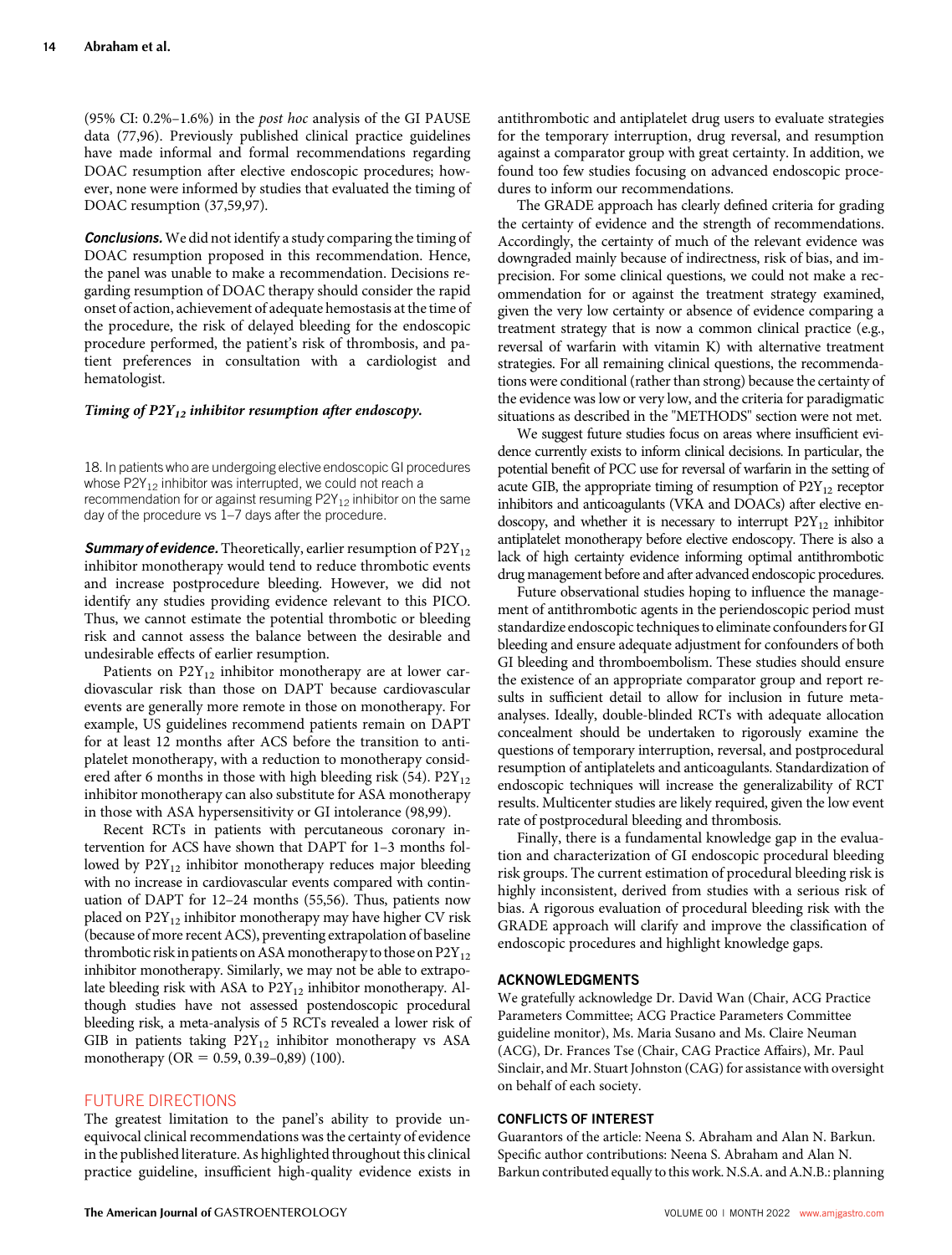and execution; all authors: PICO development; G.I.L. and B.G.S.: assessment of evidence using GRADE method; G.I.L. and B.G.S.: preparation of evidence profiles; N.S.A., A.N.B., L.L., J.J.T., P.A.N., J.D., and G.I.L.: drafting of manuscript; all authors: critical review and approval of manuscript.

Financial support: No external support from an industry partner was obtained for this joint ACG/CAG guideline. The ACG and CAG equally shared the cost of producing this document. Potential competing interests: N.S.A.: none declared. A.N.B.: Olympus Inc (Advisory Board Consulting); Pendopharm Inc (research presentation); Takeda (research presentation); none related to the topic of this guideline. B.G.S.: none declared. J.D.: Potential COI related to direct oral anticoagulants and lowmolecular-weight heparin (Pfizer, Sanofi, Leo Pharma, Bristol-Myers Squibb, Portola, and Janssen). L.L.: none declared. P.A.N.: Medtronic (research), Optum (advisory panel), and AliveCor (equity/royalty relationship); none related to the topic of this guideline. J.J.T.: none declared. G.I.L.: none declared.

## **REFERENCES**

- 1. Abraham NS, Noseworthy PA, Inselman J, et al. Risk of gastrointestinal bleeding increases with combinations of antithrombotic agents and patient Age. Clin Gastroenterol Hepatol 2020;18(2):337–46. e319.
- 2. Abraham NS, Noseworthy PA, Yao X, et al. Gastrointestinal safety of direct oral anticoagulants: A large population-based study. Gastroenterology 2017;152(5):1014–21. e1011.
- 3. Rodríguez de Santiago E, Sánchez Aldehuelo R, Riu Pons F, et al. Endoscopy-related bleeding and thromboembolic events in patients on direct oral anticoagulants or vitamin K antagonists. Clin Gastroenterol Hepatol 2021 [Epub ahead of print]. doi: 10.1016/j.cgh.2020.11.037.
- 4. Jeon SW, Hong SJ, Lee ST, et al. Clinical practice and guidelines for managing antithrombotics before and after endoscopy: A national survey study. Gut Liver 2020;14(3):316–22.
- 5. Guyatt GH, Oxman AD, Vist GE, et al. GRADE: An emerging consensus on rating quality of evidence and strength of recommendations. BMJ 2008;336(7650):924–6.
- 6. Spadaccini M, Albéniz E, Pohl H, et al. Prophylactic clipping after colorectal endoscopic resection prevents bleeding of large, proximal polyps: Meta-analysis of randomized trials. Gastroenterology 2020; 159(1):148–58. e111.
- 7. Alonso-Coello P, Oxman AD, Moberg J, et al. GRADE evidence to decision (EtD) frameworks: A systematic and transparent approach to making well informed healthcare choices. 2: Clinical practice guidelines. Bmj 2016;353:i2089.
- 8. Guyatt GH, Oxman AD, Vist G, et al. GRADE guidelines: 4. Rating the quality of evidence: Study limitations (risk of bias). J Clin Epidemiol 2011;64(4):407–15.
- 9. Alonso-Coello P, Schünemann HJ, Moberg J, et al. GRADE evidence to decision (EtD) frameworks: A systematic and transparent approach to making well informed healthcare choices. 1: Introduction. BMJ 2016; 353:i2016.
- 10. Andrews JC, Schünemann HJ, Oxman AD, et al. GRADE guidelines: 15. Going from evidence to recommendation-determinants of a recommendation's direction and strength. J Clin Epidemiol 2013;66(7): 726–35.
- 11. Mehran R, Rao SV, Bhatt DL, et al. Standardized bleeding definitions for cardiovascular clinical trials: A consensus report from the Bleeding Academic Research Consortium. Circulation 2011;123(23):2736–47.
- 12. Makris M, Greaves M, Phillips WS, et al. Emergency oral anticoagulant reversal: The relative efficacy of infusions of fresh frozen plasma and clotting factor concentrate on correction of the coagulopathy. Thromb Haemost 1997;77(3):477–80.
- 13. Moustafa F, Stehouwer A, Kamphuisen P, et al. Management and outcome of major bleeding in patients receiving vitamin K antagonists for venous thromboembolism. Thromb Res 2018;171:74–80.
- Sarode R, Milling TJ Jr, Refaai MA, et al. Efficacy and safety of a 4-factor prothrombin complex concentrate in patients on vitamin K antagonists presenting with major bleeding: A randomized, plasma-controlled, phase IIIb study. Circulation 2013;128(11):1234–43.
- 15. Steiner T, Poli S, Griebe M, et al. Fresh frozen plasma versus prothrombin complex concentrate in patients with intracranial haemorrhage related to vitamin K antagonists (INCH): A randomised trial. Lancet Neurol 2016;15(6):566–73.
- 16. Boulis NM, Bobek MP, Schmaier A, et al. Use of factor IX complex in warfarin-related intracranial hemorrhage. Neurosurgery 1999;45(5): 1113–9; discussion 1118–9.
- 17. Karaca MA, Erbil B, Ozmen MM. Use and effectiveness of prothrombin complex concentrates vs fresh frozen plasma in gastrointestinal hemorrhage due to warfarin usage in the ED. Am J Emerg Med 2014; 32(6):660–4.
- 18. Evans G, Luddington R, Baglin T. Beriplex P/N reverses severe warfarininduced overanticoagulation immediately and completely in patients presenting with major bleeding. Br J Haematol 2001;115(4):998–1001.
- 19. Lubetsky A, Hoffman R, Zimlichman R, et al. Efficacy and safety of a prothrombin complex concentrate (Octaplex) for rapid reversal of oral anticoagulation. Thromb Res 2004;113(6):371–8.
- 20. Vigué B, Ract C, Tremey B, et al. Ultra-rapid management of oral anticoagulant therapy-related surgical intracranial hemorrhage. Intensive Care Med 2007;33(4):721–5.
- 21. Yasaka M, Sakata T, Naritomi H, et al. Optimal dose of prothrombin complex concentrate for acute reversal of oral anticoagulation. Thromb Res 2005;115(6):455–9.
- 22. Holbrook A, Schulman S, Witt DM, et al. Evidence-based management of anticoagulant therapy: Antithrombotic therapy and prevention of thrombosis, 9th ed: American College of Chest Physicians evidencebased clinical practice guidelines. Chest 2012;141(Suppl 2):e152S–84S.
- 23. Khatib R, Ludwikowska M, Witt DM, et al. Vitamin K for reversal of excessive vitamin K antagonist anticoagulation: A systematic review and meta-analysis. Blood Adv 2019;3(5):789–96.
- 24. Singh S, Nautiyal A, Belk KW. Real world outcomes associated with idarucizumab: Population-based retrospective cohort study. Am J Cardiovasc Drugs 2020;20(2):161–8.
- 25. Pollack CV, Reilly PA, van Ryn J, et al. Idarucizumab for dabigatran reversal: Full cohort analysis. New Engl J Med 2017;377(5):431–41.
- 26. Pollack CV Jr, Reilly PA, Eikelboom J, et al. Idarucizumab for dabigatran reversal. N Engl J Med 2015;373(6):511–20.
- 27. Van der Wall SJ, Lopes RD, Aisenberg J, et al. Idarucizumab for dabigatran reversal in the management of patients with gastrointestinal bleeding. Circulation 2019;139(6):748–56.
- 28. Sewell JH, Williams L, McKnight E, et al. What is the role of andexanet alfa in the reversal of anticoagulant effects? J Am Acad PAs 2021;34(1):8–9.
- 29. Connolly SJ, Crowther M, Eikelboom JW, et al. Full study report of andexanet alfa for bleeding associated with factor Xa inhibitors. N Engl J Med 2019;380(14):1326–35.
- 30. Andexxa—an antidote for apixaban and rivaroxaban. JAMA. 2018; 320(4):399–400.
- 31. Schulman S, Ritchie B, Nahirniak S, et al. Reversal of dabigatranassociated major bleeding with activated prothrombin concentrate: A prospective cohort study. Thromb Res 2017;152:44–8.
- 32. Smythe MA, Forman MJ, Bertran EA, et al. Dabigatran versus warfarin major bleeding in practice: An observational comparison of patient characteristics, management and outcomes in atrial fibrillation patients. J Thromb Thrombolysis 2015;40(3):280–7.
- 33. Udayachalerm S, Rattanasiri S, Angkananard T, et al. The reversal of bleeding caused by new oral anticoagulants (NOACs): A systematic review and meta-analysis. Clin Appl Thromb Hemost 2018;24(Suppl 9): 117s–126s.
- 34. da Luz LT, Marchand M, Nascimento B, et al. Efficacy and safety of the drugs used to reverse direct oral anticoagulants: A systematic review and meta-analysis. Transfusion 2017;57(7):1834–46.
- 35. Costa OS, Baker WL, Roman-Morillo Y, et al. Quality evaluation of case series describing four-factor prothrombin complex concentrate in oral factor Xa inhibitor-associated bleeding: A systematic review. BMJ Open 2020;10(11):e040499.
- 36. Zakko L, Rustagi T, Douglas M, et al. No benefit from platelet transfusion for gastrointestinal bleeding in patients taking antiplatelet agents. Clin Gastroenterol Hepatol 2017;15(1):46–52.
- 37. Acosta RD, Acosta RD, Abraham NS, et al. The management of antithrombotic agents for patients undergoing GI endoscopy. Gastrointest Endosc 2016;83(1):3–16.
- 38. Baharoglu MI, Cordonnier C, Al-Shahi Salman R, et al. Platelet transfusion versus standard care after acute stroke due to spontaneous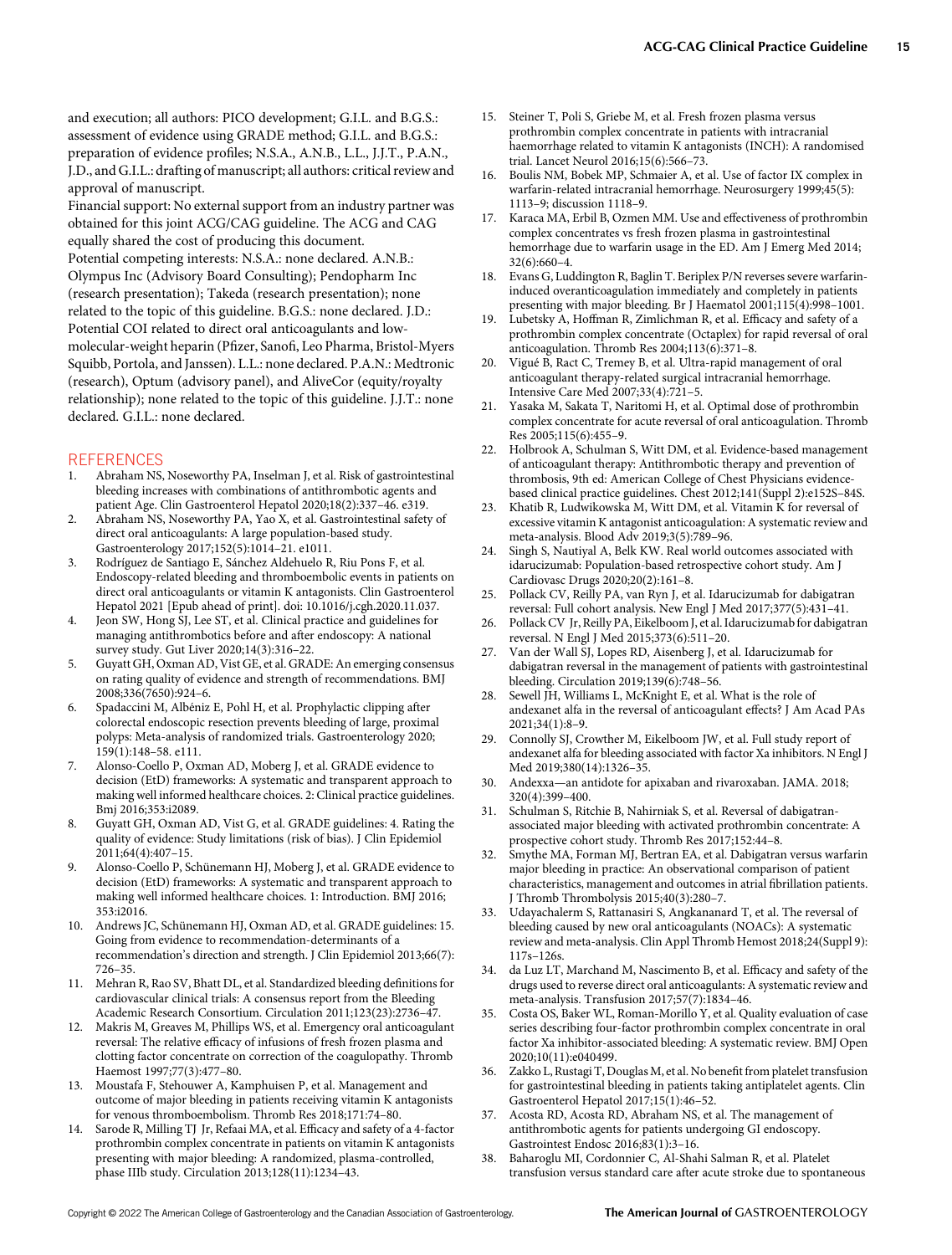cerebral haemorrhage associated with antiplatelet therapy (PATCH): A randomised, open-label, phase 3 trial. Lancet 2016;387(10038):2605–13.

- Spiess BD, Royston D, Levy JH, et al. Platelet transfusions during coronary artery bypass graft surgery are associated with serious adverse outcomes. Transfusion 2004;44(8):1143–8.
- 40. Laine L, Barkun AN, Saltzman JR, et al. ACG clinical guideline: Upper gastrointestinal and ulcer bleeding. Am J Gastroenterol 2021;116(5): 899–917.
- 41. Strate LL, Gralnek IM. ACG clinical guideline: Management of patients with acute lower gastrointestinal bleeding. Am J Gastroenterol 2016;111: 755.
- 42. Tsay C, Shung D, Stemmer Frumento K, et al. Early colonoscopy does not improve outcomes of patients with lower gastrointestinal bleeding: Systematic review of randomized trials. Clin Gastroenterol Hepatol 2020;18(8):1696e1692–e2.
- 43. Becker RC, Scheiman J, Dauerman HL, et al. Management of plateletdirected pharmacotherapy in patients with atherosclerotic coronary artery disease undergoing elective endoscopic gastrointestinal procedures. J Am Coll Cardiol 2009;54(12):2261–76.
- 44. Santilli F, Rocca B, De Cristofaro R, et al. Platelet cyclooxygenase inhibition by low-dose aspirin is not reflected consistently by platelet function assays: Implications for aspirin resistance. J Am Coll Cardiol 2009;53(8):667–77.
- 45. Cheung J, Rajala J, Moroz D, et al. Acetylsalicylic acid use in patients with acute myocardial infarction and peptic ulcer bleeding. Can J Gastroenterol 2009;23(9):619–23.
- 46. Sung JJ, Lau JY, Ching JY, et al. Continuation of low-dose aspirin therapy in peptic ulcer bleeding: A randomized trial. Ann Intern Med 2010; 152(1):1–9.
- 47. Derogar M, Sandblom G, Lundell L, et al. Discontinuation of low-dose aspirin therapy after peptic ulcer bleeding increases risk of death and acute cardiovascular events. Clin Gastroenterol Hepatol 2013;11(1): 38–42.
- 48. Chan FK, Leung Ki EL, Wong GL, et al. Risks of bleeding recurrence and cardiovascular events with continued aspirin use after lower gastrointestinal hemorrhage. Gastroenterology 2016;151(2):271–7.
- 49. McNeil JJ, Wolfe R, Woods RL, et al. Effect of aspirin on cardiovascular events and bleeding in the healthy elderly. New Engl J Med 2018;379(16): 1509–18.
- 50. Bowman L, Mafham M, Stevens W, et al. ASCEND: A study of cardiovascular events in diabetes: Characteristics of a randomized trial of aspirin and of omega-3 fatty acid supplementation in 15,480 people with diabetes. Am Heart J 2018;198:135–44.
- 51. Gaziano JM, Brotons C, Coppolecchia R, et al. Use of aspirin to reduce risk of initial vascular events in patients at moderate risk of cardiovascular disease (ARRIVE): A randomised, double-blind, placebo-controlled trial. Lancet 2018;392(10152):1036–46.
- 52. Bibbins-Domingo K. Aspirin use for the primary prevention of cardiovascular disease and colorectal cancer: U.S. Preventive services task force recommendation statement. Ann Intern Med 2016;164(12): 836–45.
- 53. Arnett DK, Blumenthal RS, Albert MA, et al. 2019 ACC/AHA guideline on the primary prevention of cardiovascular disease: A report of the American College of Cardiology/American Heart Association Task Force on clinical practice guidelines. Circulation 2019;140(11): e596–e646.
- 54. Levine GN, Bates ER, Bittl JA, et al. 2016 ACC/AHA guideline focused update on duration of dual antiplatelet therapy in patients with coronary artery disease: A report of the American College of Cardiology/ American Heart Association Task Force on clinical practice guidelines: An update of the 2011 ACCF/AHA/SCAI guideline for percutaneous coronary intervention, 2011 ACCF/AHA guideline for coronary artery bypass graft surgery, 2012 ACC/AHA/ACP/AATS/PCNA/SCAI/STS guideline for the diagnosis and management of patients with stable ischemic heart disease, 2013 ACCF/AHA guideline for the management of st-elevation myocardial infarction, 2014 AHA/ACC guideline for the management of patients with non-st-elevation acute coronary syndromes, and 2014 ACC/AHA guideline on perioperative cardiovascular evaluation and management of patients undergoing noncardiac surgery. Circulation 2016;134(10):e123–55.
- 55. Malik AH, Yandrapalli S, Shetty SS, et al. Meta-analysis of dual antiplatelet therapy versus monotherapy with P2Y12 inhibitors in patients after percutaneous coronary intervention. Am J Cardiol 2020; 127:25–9.
- 56. Kim BK, Hong SJ, Cho YH, et al. Effect of ticagrelor monotherapy vs ticagrelor with aspirin on major bleeding and cardiovascular events in patients with acute coronary syndrome: The TICO randomized clinical trial. JAMA 2020;323(23):2407–16.
- 57. Boustière C, Veitch A, Vanbiervliet G, et al. Endoscopy and antiplatelet agents. European Society of Gastrointestinal endoscopy (ESGE) guideline. Endoscopy 2011;43(5):445–61.
- 58. Fujimoto K, Fujishiro M, Kato M, et al. Guidelines for gastroenterological endoscopy in patients undergoing antithrombotic treatment. Dig Endosc 2014;26(1):1–14.
- 59. Veitch AM, Vanbiervliet G, Gershlick AH, et al. Endoscopy in patients on antiplatelet or anticoagulant therapy, including direct oral anticoagulants: British Society of Gastroenterology (BSG) and European Society of Gastrointestinal Endoscopy (ESGE) guidelines. Gut 2016; 65(3):374–89.
- 60. Spyropoulos AC, Brohi K, Caprini J, et al. Scientific and Standardization Committee Communication: Guidance document on the periprocedural management of patients on chronic oral anticoagulant therapy: Recommendations for standardized reporting of procedural/ surgical bleed risk and patient-specific thromboembolic risk. J Thromb Haemost 2019;17(11):1966–72.
- 61. Douketis JD, Healey JS, Brueckmann M, et al. Perioperative bridging anticoagulation during dabigatran or warfarin interruption among patients who had an elective surgery or procedure. Substudy of the RE-LY trial. Thromb Haemost 2015;113(3):625–32.
- 62. Wilke T, Bauer S, Mueller S, et al. Patient preferences for oral anticoagulation therapy in atrial fibrillation: A systematic literature review. Patient 2017;10(1):17–37.
- 63. Lane DA, Meyerhoff J, Rohner U, et al. Patients' perceptions of atrial fibrillation, stroke risk, and oral anticoagulation treatment: An international survey. TH Open 2018;2(3):e233–e241.
- 64. Little DHW, Robertson T, Douketis J, et al. Management of antithrombotic therapy after gastrointestinal bleeding: A mixed methods study of health-care providers. J Thromb Haemost 2021;19(1): 153–60.
- 65. Ara N, Iijima K, Maejima R, et al. Prospective analysis of risk for bleeding after endoscopic biopsy without cessation of antithrombotics in Japan. Dig Endosc 2015;27(4):458–64.
- Gerson LB, Michaels L, Ullah N, et al. Adverse events associated with anticoagulation therapy in the periendoscopic period. Gastrointest Endosc 2010;71(7):1211–17. e1212.
- Yanagisawa N, Nagata N, Watanabe K, et al. Post-polypectomy bleeding and thromboembolism risks associated with warfarin vs direct oral anticoagulants. World J Gastroenterol 2018;24(14):1540–9.
- 68. Horiuchi A, Nakayama Y, Kajiyama M, et al. Removal of small colorectal polyps in anticoagulated patients: A prospective randomized comparison of cold snare and conventional polypectomy. Gastrointest Endosc 2014;79(3):417–23.
- 69. Arimoto J, Chiba H, Ashikari K, et al. Safety of cold snare polypectomy in patients receiving treatment with antithrombotic agents. Dig Dis Sci 2019;64(11):3247–3255.
- 70. Tafur A, Douketis J. Perioperative management of anticoagulant and antiplatelet therapy. Heart 2018;104(17):1461–7.
- 71. Douketis JD, Spyropoulos AC, Spencer FA, et al. Perioperative management of antithrombotic therapy: Antithrombotic therapy and prevention of thrombosis, 9th ed: American College of Chest Physicians evidence-based clinical practice guidelines. Chest 2012;141(Suppl 2): e326S–e350S.
- 72. Douketis JD, Spyropoulos AC, Kaatz S, et al. Perioperative bridging anticoagulation in patients with atrial fibrillation. N Engl J Med 2015; 373(9):823–33.
- 73. Kovacs MJ, Wells PS, Anderson DR, et al. Postoperative low molecular weight heparin bridging treatment for patients at high risk of arterial thromboembolism (PERIOP2): Double blind randomised controlled trial. BMJ 2021;373:n1205.
- Inoue T, Nishida T, Maekawa A, et al. Clinical features of postpolypectomy bleeding associated with heparin bridge therapy. Dig Endosc 2014;26(2):243–9.
- 75. Takeuchi Y, Mabe K, Shimodate Y, et al. Continuous anticoagulation and cold snare polypectomy versus heparin bridging and hot snare polypectomy in patients on anticoagulants with subcentimeter polyps: A randomized controlled Trial. Ann Intern Med 2019;171(4):229–37.